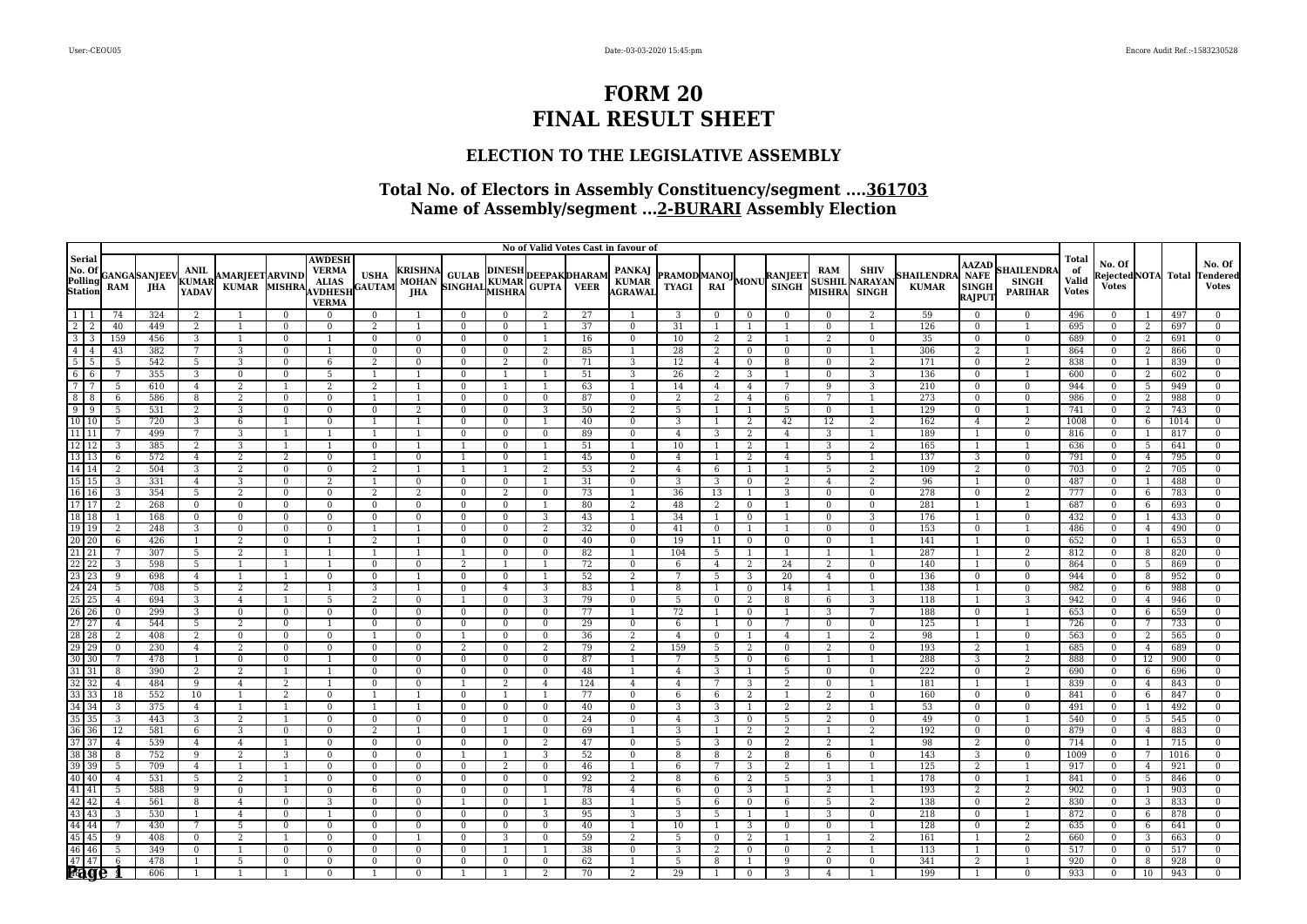### **ELECTION TO THE LEGISLATIVE ASSEMBLY**

|                                                                                                                                                                                                                                                                                                                                                                                                                |                     |                                                              |                               |                                        |                |                                                                                |                |                                                                                     |                                  |                |                   |           | No of Valid Votes Cast in favour of |                                                          |                     |                            |                |                      |                                                      |                                  |                                                              |                                                    |                                             |                                              |                |            |                                           |
|----------------------------------------------------------------------------------------------------------------------------------------------------------------------------------------------------------------------------------------------------------------------------------------------------------------------------------------------------------------------------------------------------------------|---------------------|--------------------------------------------------------------|-------------------------------|----------------------------------------|----------------|--------------------------------------------------------------------------------|----------------|-------------------------------------------------------------------------------------|----------------------------------|----------------|-------------------|-----------|-------------------------------------|----------------------------------------------------------|---------------------|----------------------------|----------------|----------------------|------------------------------------------------------|----------------------------------|--------------------------------------------------------------|----------------------------------------------------|---------------------------------------------|----------------------------------------------|----------------|------------|-------------------------------------------|
|                                                                                                                                                                                                                                                                                                                                                                                                                |                     | Serial<br>No. Of<br>Polling GANGA SANJEEV<br>Station RAM JHA | <b>ANIL</b><br>KUMAR<br>YADAV | <b>AMARJEET ARVIND</b><br><b>KUMAR</b> | MISHRA         | <b>AWDESH</b><br><b>VERMA</b><br>$\bf ALIAS$<br><b>AVDHESH</b><br><b>VERMA</b> |                | USHA KRISHNA GULAB DINESH DEEPAK DHARAM MOHAN MOHAN SINGHAL KUMAR DEEPAK DHARAM JHA |                                  |                |                   |           | PANKAJ<br>KUMAR<br>AGRAWAL          | <b>PRAMOD MANOJ MONU RANJEET</b><br>TYAGI RAI MONU SINGH |                     |                            |                | RAM                  | <b>SHIV</b><br><b>SUSHIL NARAYAN</b><br>MISHRA SINGH | <b>HAILENDRA</b><br><b>KUMAR</b> | <b>AAZAD</b><br><b>NAFE</b><br><b>SINGH</b><br><b>RAJPUT</b> | <b>SHAILENDR</b><br><b>SINGH</b><br><b>PARIHAR</b> | <b>Total</b><br>of<br>Valid<br><b>Votes</b> | No. Of<br>RejectedNOTA Total<br><b>Votes</b> |                |            | No. Of<br><b>Fendered</b><br><b>Votes</b> |
| $\begin{array}{ c c }\n\hline\n49 & 49 \\ \hline\n50 & 50 \\ \hline\n\end{array}$                                                                                                                                                                                                                                                                                                                              | 5                   | 465                                                          | 13                            | $\mathbf{0}$                           | $\overline{2}$ | 3                                                                              | $\mathbf{0}$   | $\Omega$                                                                            | $\mathbf{0}$                     | $\Omega$       |                   | 69        | $\mathbf{0}$                        | 16                                                       | 11                  | $\overline{4}$             | 20             | 2                    | 2                                                    | 232                              | $\mathbf{0}$                                                 | $\overline{2}$                                     | 847                                         | $\Omega$                                     | $\overline{4}$ | 851        | $\Omega$                                  |
|                                                                                                                                                                                                                                                                                                                                                                                                                | 9                   | 553                                                          | 7                             | 5                                      |                | $\overline{2}$                                                                 | $\Omega$       | $\overline{1}$                                                                      | 2                                | $\mathbf{0}$   | $\Omega$          | 66        | 5                                   | 6                                                        | 3                   |                            | 21             | 3                    | $\overline{0}$                                       | 271                              |                                                              | $\mathbf{0}$                                       | 957                                         | $\Omega$                                     | 6              | 963        | $\Omega$                                  |
| $\frac{51}{52}$ $\frac{51}{52}$                                                                                                                                                                                                                                                                                                                                                                                | $\overline{2}$      | 407                                                          | 3                             | $\mathbf{1}$                           | $\mathbf{0}$   | $\Omega$                                                                       | $\Omega$       | $\overline{0}$                                                                      | $\mathbf{0}$                     | $\bf{0}$       | 2                 | 59        | $\mathbf{0}$                        | 8                                                        | 3                   | $\mathbf{0}$               | 5              | 3                    | 2                                                    | 229                              | $\mathbf{0}$                                                 | $\bf{0}$                                           | 724                                         | $\Omega$                                     | 3              | 727        | $\Omega$                                  |
|                                                                                                                                                                                                                                                                                                                                                                                                                | $\overline{4}$      | 470                                                          | 3                             | 3                                      |                | $\mathbf{0}$                                                                   | -1             | $\bf{0}$                                                                            | $\mathbf{0}$                     | $\bf{0}$       | 1                 | 43        | $\overline{0}$                      |                                                          | $\overline{1}$      | $\overline{1}$             | 19             | -1                   | 2                                                    | 226                              | $\mathbf{0}$                                                 | $\overline{1}$                                     | 778                                         | $\overline{0}$                               | 5              | 783        | $\bf{0}$                                  |
|                                                                                                                                                                                                                                                                                                                                                                                                                | $\mathbf{0}$        | 378                                                          | $\overline{0}$                | $\bf{0}$                               | 2              | $\mathbf{0}$                                                                   |                |                                                                                     | $\bf{0}$                         |                | $\mathbf{0}$      | 50        | $\mathbf{0}$                        | 10                                                       | 2                   |                            | 11             | $\bf{0}$             | $\mathbf{0}$                                         | 138                              |                                                              | 1                                                  | 597                                         | $\Omega$                                     | 2              | 599        | $\Omega$                                  |
|                                                                                                                                                                                                                                                                                                                                                                                                                | $\overline{2}$      | 493                                                          | $\overline{4}$                | $\overline{1}$                         |                |                                                                                | - 1            | $\Omega$                                                                            | $\mathbf{1}$                     | $\mathbf{0}$   | 2                 | 79        | $\mathbf{0}$                        | 7                                                        | $\mathbf{0}$        | $\mathbf{0}$               | 8              | $\overline{1}$       | $\Omega$                                             | 242                              | 2                                                            | $\overline{1}$                                     | 846                                         | $\Omega$                                     | $\overline{4}$ | 850        | $\Omega$                                  |
|                                                                                                                                                                                                                                                                                                                                                                                                                | $\overline{9}$      | 261                                                          | $\overline{2}$                | $\mathbf{1}$                           | $\mathbf{0}$   | $\Omega$                                                                       | $\overline{1}$ | $\Omega$                                                                            | $\mathbf{0}$                     |                | $\Omega$          | 54        | $\mathbf{0}$                        |                                                          | $\overline{3}$      | $\overline{1}$             | 5              | $\mathbf{0}$         | $\mathbf{0}$                                         | 127                              | $\mathbf{0}$                                                 | $\overline{2}$                                     | 468                                         | $\Omega$                                     | 5              | 473        | $\Omega$                                  |
|                                                                                                                                                                                                                                                                                                                                                                                                                | $\overline{2}$      | 432                                                          | $\overline{2}$                | $\mathbf 0$                            |                | $\Omega$                                                                       | $\overline{1}$ | $\bf{0}$                                                                            | $\overline{0}$                   | $\mathbf{0}$   | 1                 | 49        | $\mathbf{0}$                        | $\overline{4}$                                           | $\bf{0}$            | $\overline{0}$             | 6              | $\bf{0}$             | $\bf{0}$                                             | 179                              | $\bf{0}$                                                     | $\overline{2}$                                     | 679                                         | $\overline{0}$                               | 5              | 684        | $\bf{0}$                                  |
|                                                                                                                                                                                                                                                                                                                                                                                                                | $\overline{9}$      | 469                                                          | 7                             | 2                                      | $\mathbf{0}$   | $\Omega$                                                                       | $\mathbf{0}$   | $\Omega$                                                                            | $\mathbf{0}$                     | $\mathbf{0}$   | 2                 | 69        | -1                                  | 7                                                        | 2                   | $\overline{1}$             | 10             | -1                   | $\overline{4}$                                       | 228                              | $\mathbf{0}$                                                 | 2                                                  | 814                                         | $\Omega$                                     | $\mathbf{0}$   | 814        | $\mathbf{0}$                              |
| $\begin{array}{r} 53 \\ 53 \\ 54 \\ 55 \\ 55 \\ 56 \\ 57 \\ 58 \\ 59 \\ 59 \\ 59 \\ 60 \\ 60 \\ \end{array}$                                                                                                                                                                                                                                                                                                   | $\overline{4}$      | 346                                                          | $\overline{2}$                | $\overline{4}$                         | $\Omega$       | $\overline{2}$                                                                 | $\Omega$       | $\Omega$                                                                            | $\Omega$                         | $\Omega$       | 3                 | 34        |                                     | 3                                                        | $\overline{1}$      | 2                          | $\overline{2}$ | $\overline{1}$       | $\Omega$                                             | 121                              | $\Omega$                                                     | $\Omega$                                           | 526                                         | $\Omega$                                     | 6              | 532        | $\Omega$                                  |
|                                                                                                                                                                                                                                                                                                                                                                                                                | 6                   | 525                                                          | $\overline{4}$                | $\overline{4}$                         | $\mathbf{0}$   | $\overline{2}$                                                                 |                |                                                                                     | $\mathbf{0}$                     |                |                   | 77        | 3                                   | 14                                                       | 2                   | $\overline{1}$             |                | 3                    | $\mathbf{0}$                                         | 145                              | $\bf{0}$                                                     | $\bf{0}$                                           | 791                                         | $\Omega$                                     |                | 792        | $\Omega$                                  |
|                                                                                                                                                                                                                                                                                                                                                                                                                | 5                   | 669                                                          | 5                             | $\overline{1}$                         |                |                                                                                | -1             | $\mathbf{0}$                                                                        | $\overline{1}$                   | $\bf{0}$       | $\mathbf{0}$      | 36        | $\mathbf{1}$                        | 5                                                        | 8                   | $\overline{1}$             | 2              | 3                    | $\overline{1}$                                       | 90                               | $\mathbf{0}$                                                 | $\mathbf{0}$                                       | 831                                         | $\Omega$                                     | 8              | 839        | $\bf{0}$                                  |
|                                                                                                                                                                                                                                                                                                                                                                                                                | 8                   | 363                                                          | 2                             | $\mathbf{1}$                           |                |                                                                                |                | $\Omega$                                                                            | $\mathbf{0}$                     |                | 3                 | 31        | $\overline{0}$                      | 9                                                        | 2                   | $\overline{0}$             |                | -1                   | $\overline{1}$                                       | 92                               | $\mathbf{0}$                                                 | $\mathbf{0}$                                       | 518                                         | $\Omega$                                     | 3              | 521        | $\Omega$                                  |
|                                                                                                                                                                                                                                                                                                                                                                                                                | 6<br>$\overline{2}$ | 520<br>574                                                   | 6<br>$\overline{3}$           | 5                                      | $\Omega$       | $\Omega$                                                                       |                | $\Omega$                                                                            | $\mathbf{1}$<br>$\overline{2}$   | -1             | $\mathbf{0}$<br>3 | 115       | $\overline{0}$                      | 2<br>16                                                  | 3<br>$\overline{2}$ | 2                          | 30             | 3                    | 2                                                    | 307<br>247                       | -1.                                                          | $\overline{4}$<br>3                                | 1009<br>1002                                | $\Omega$<br>$\Omega$                         | 6<br>9         | 1015       | $\Omega$<br>$\Omega$                      |
|                                                                                                                                                                                                                                                                                                                                                                                                                |                     |                                                              |                               | $\overline{4}$                         | $\overline{1}$ | $\overline{4}$<br>2                                                            | $\overline{1}$ | $\Omega$                                                                            |                                  | 2              |                   | 123<br>72 | -1                                  |                                                          |                     | $\overline{0}$             | 14             | $\mathbf{0}$         | $\mathbf{0}$                                         | 224                              | $\mathbf{0}$                                                 |                                                    |                                             | $\overline{0}$                               |                | 1011       |                                           |
|                                                                                                                                                                                                                                                                                                                                                                                                                | $\overline{4}$<br>6 | 513<br>494                                                   | 5<br>5                        | 3<br>2                                 | 2              | $\mathbf{0}$                                                                   | $\overline{2}$ | 1<br>$\overline{1}$                                                                 | $\overline{0}$<br>$\overline{0}$ | $\bf{0}$       | 1<br>5            | 71        | $\mathbf{0}$<br>$\mathbf{0}$        | 2<br>$\overline{2}$                                      | 2                   | $\bf{0}$<br>$\overline{0}$ | 6<br>21        | -1<br>$\overline{4}$ | 2<br>2                                               | 270                              | $\bf{0}$<br>2                                                | $\overline{0}$<br>$\overline{1}$                   | 840<br>892                                  | $\Omega$                                     | 2              | 842        | $\bf{0}$<br>$\bf{0}$                      |
|                                                                                                                                                                                                                                                                                                                                                                                                                | 11                  | 531                                                          |                               | 3                                      | $\Omega$       | 2                                                                              | $\Omega$       |                                                                                     |                                  | $\mathbf{0}$   | $\Omega$          | 78        |                                     | 4                                                        | -1<br>10            | $\Omega$                   | 3              |                      | $\overline{0}$                                       | 160                              | $\overline{2}$                                               | $\mathbf{0}$                                       | 809                                         | $\Omega$                                     | 3<br>3         | 895<br>812 | $\Omega$                                  |
| $\begin{array}{r} 61 \\ 62 \\ 62 \\ 63 \\ 64 \\ 64 \\ 65 \\ 66 \\ 67 \\ 67 \\ 68 \\ 69 \\ 69 \\ 70 \\ 70 \\ \end{array}$                                                                                                                                                                                                                                                                                       | 2                   | 433                                                          | $\mathbf{1}$                  | 2                                      | $\Omega$       | $\Omega$                                                                       | $\Omega$       | $\Omega$                                                                            |                                  | $\mathbf{0}$   | $\mathbf{0}$      | 28        | $\mathbf{0}$                        | 10                                                       | 2                   | $\mathbf{0}$               | 3              | $\mathbf{0}$         | $\mathbf{0}$                                         | 111                              | $\mathbf{0}$                                                 | $\mathbf{1}$                                       | 594                                         | $\Omega$                                     |                | 595        | $\Omega$                                  |
|                                                                                                                                                                                                                                                                                                                                                                                                                | $\overline{3}$      | 473                                                          | $\overline{4}$                | $\mathbf{1}$                           | $\bf{0}$       | $\Omega$                                                                       | $\overline{1}$ | $\bf{0}$                                                                            | $\mathbf{0}$                     | $\mathbf{0}$   | $\overline{1}$    | 50        | $\mathbf{0}$                        | 6                                                        | $\overline{0}$      | $\overline{1}$             | 5              | $\overline{1}$       | 3                                                    | 172                              | 1                                                            | $\overline{1}$                                     | 723                                         | $\overline{0}$                               | 5              | 728        | $\mathbf{0}$                              |
|                                                                                                                                                                                                                                                                                                                                                                                                                | 5                   | 462                                                          | $\overline{4}$                | 1                                      | $\mathbf{0}$   |                                                                                | 2              | 1                                                                                   | -1                               | $\overline{0}$ | -1                | 44        | $\mathbf{0}$                        | 9                                                        | 5                   | -1                         | 9              | 7                    | 3                                                    | 93                               | $\mathbf{0}$                                                 | $\mathbf{0}$                                       | 649                                         | $\mathbf{0}$                                 | $\overline{4}$ | 653        | $\mathbf{0}$                              |
|                                                                                                                                                                                                                                                                                                                                                                                                                | 23                  | 618                                                          | $\overline{4}$                | $\overline{1}$                         | 2              |                                                                                | -1             | $\mathbf{0}$                                                                        | $\mathbf{1}$                     | $\mathbf{0}$   | 2                 | 45        | 1                                   | 13                                                       | 1                   | $\overline{0}$             | 21             | 2                    | 3                                                    | 174                              | $\mathbf{0}$                                                 | $\overline{0}$                                     | 913                                         | $\Omega$                                     |                | 920        | $\Omega$                                  |
| $\frac{1}{71}$ $\frac{1}{71}$                                                                                                                                                                                                                                                                                                                                                                                  | $\overline{4}$      | 548                                                          | $\overline{2}$                | 2                                      | $\overline{2}$ |                                                                                | $\overline{2}$ | 1                                                                                   | $\overline{0}$                   | $\mathbf{0}$   | 3                 | 69        | $\mathbf{0}$                        | 3                                                        | $\overline{7}$      | -1                         | 6              | $\overline{1}$       | 3                                                    | 145                              | 1                                                            | $\overline{4}$                                     | 805                                         | $\Omega$                                     | 7              | 812        | $\Omega$                                  |
|                                                                                                                                                                                                                                                                                                                                                                                                                | 3                   | 636                                                          | 9                             | $\mathbf{0}$                           | 3              |                                                                                | $\overline{0}$ | 2                                                                                   | $\overline{0}$                   | $\overline{0}$ | 1                 | 82        | 3                                   | $\overline{4}$                                           | $\overline{4}$      | 2                          | 7              | 3                    | $\overline{4}$                                       | 177                              | 2                                                            | $\overline{0}$                                     | 943                                         | $\overline{0}$                               | $\overline{4}$ | 947        | $\mathbf{0}$                              |
| $\begin{array}{@{}c@{\hspace{1em}}c@{\hspace{1em}}c@{\hspace{1em}}c@{\hspace{1em}}c@{\hspace{1em}}c@{\hspace{1em}}c@{\hspace{1em}}c@{\hspace{1em}}c@{\hspace{1em}}c@{\hspace{1em}}c@{\hspace{1em}}c@{\hspace{1em}}c@{\hspace{1em}}c@{\hspace{1em}}c@{\hspace{1em}}c@{\hspace{1em}}c@{\hspace{1em}}c@{\hspace{1em}}c@{\hspace{1em}}c@{\hspace{1em}}c@{\hspace{1em}}c@{\hspace{1em}}c@{\hspace{1em}}c@{\hspace{$ | 5                   | 556                                                          | 3                             | $\overline{1}$                         | $\bf{0}$       |                                                                                | $\mathbf{0}$   | $\mathbf{0}$                                                                        | $\overline{0}$                   | $\bf{0}$       | $\overline{0}$    | 79        | 1                                   | 3                                                        | $\overline{4}$      | 3                          | 3              | $\overline{4}$       | $\overline{4}$                                       | 186                              | -1                                                           | -1                                                 | 855                                         | $\overline{0}$                               | $\overline{4}$ | 859        | $\bf{0}$                                  |
|                                                                                                                                                                                                                                                                                                                                                                                                                | 6                   | 427                                                          | 1                             | $\mathbf{1}$                           |                | $\Omega$                                                                       |                | $\Omega$                                                                            | $\mathbf{0}$                     | $\mathbf{0}$   |                   | 68        | $\mathbf{0}$                        | 2                                                        | $\overline{1}$      |                            | 11             | -1                   | $\overline{1}$                                       | 201                              | 1                                                            | 2                                                  | 727                                         | $\Omega$                                     | $\overline{4}$ | 731        | $\Omega$                                  |
| 75 75<br>76 76<br>77 77                                                                                                                                                                                                                                                                                                                                                                                        | 5                   | 359                                                          | $\overline{2}$                | $\mathbf{1}$                           | $\bf{0}$       | $\Omega$                                                                       | $\overline{0}$ | $\Omega$                                                                            |                                  | $\overline{2}$ | $\mathbf{0}$      | 37        | 1                                   | 3                                                        | $\bf{0}$            | 2                          | 3              | 2                    | $\overline{1}$                                       | 66                               | -1                                                           | $\bf{0}$                                           | 486                                         | $\Omega$                                     |                | 487        | $\Omega$                                  |
|                                                                                                                                                                                                                                                                                                                                                                                                                | 6                   | 668                                                          | $\overline{4}$                | $\overline{4}$                         | $\mathbf{0}$   |                                                                                | $\overline{2}$ | 2                                                                                   | $\mathbf{0}$                     |                | 3                 | 53        | 2                                   | 3                                                        | $\overline{4}$      | 3                          | 10             | 3                    | 2                                                    | 128                              | 2                                                            | $\bf{0}$                                           | 901                                         | $\overline{0}$                               | 3              | 904        | $\mathbf{0}$                              |
|                                                                                                                                                                                                                                                                                                                                                                                                                | 10                  | 540                                                          | 5                             | $\overline{3}$                         |                | $\overline{2}$                                                                 | $\overline{1}$ | $\mathbf{0}$                                                                        | $\overline{1}$                   |                | $\mathbf{0}$      | 47        | $\mathbf{1}$                        | 16                                                       | 1                   | 1                          | 11             | 6                    | $\overline{1}$                                       | 140                              | $\overline{2}$                                               | $\overline{2}$                                     | 792                                         | $\mathbf{0}$                                 | $\overline{4}$ | 796        | $\bf{0}$                                  |
| $\begin{array}{r}\n 78 \overline{)78} \\  \hline\n 79 \overline{)79}\n \end{array}$                                                                                                                                                                                                                                                                                                                            | 6                   | 352                                                          | 2                             | $\bf{0}$                               |                | $\Omega$                                                                       | $\bf{0}$       | $\mathbf{0}$                                                                        | $\mathbf{0}$                     | $\mathbf{0}$   |                   | 32        | $\mathbf{0}$                        | $\overline{4}$                                           | 2                   | $\bf{0}$                   | 5              | $\bf{0}$             | $\mathbf{0}$                                         | 95                               | $\bf{0}$                                                     | $\bf{0}$                                           | 500                                         | $\mathbf{0}$                                 | 6              | 506        | $\Omega$                                  |
|                                                                                                                                                                                                                                                                                                                                                                                                                | 20                  | 427                                                          | $\overline{2}$                |                                        | $\Omega$       | $\Omega$                                                                       | $\overline{A}$ | $\Omega$                                                                            |                                  | $\Omega$       | 2                 | 63        |                                     | 6                                                        | $\Omega$            | $\overline{3}$             |                | $\overline{1}$       | $\Omega$                                             | 141                              | $\mathbf{0}$                                                 | $\Omega$                                           | 673                                         |                                              | 3              | 676        | $\Omega$                                  |
|                                                                                                                                                                                                                                                                                                                                                                                                                | 9                   | 475                                                          | $\overline{4}$                | 2                                      |                |                                                                                | $\Omega$       | $\overline{1}$                                                                      | $\mathbf{0}$                     | $\overline{1}$ | $\mathbf{0}$      | 60        | $\mathbf{0}$                        | 3                                                        | $\mathbf{0}$        | 2                          | $\mathbf{0}$   | $\overline{1}$       | 2                                                    | 148                              | $\mathbf{0}$                                                 | 3                                                  | 713                                         | $\Omega$                                     | 8              | 721        | $\Omega$                                  |
|                                                                                                                                                                                                                                                                                                                                                                                                                | $7\phantom{.0}$     | 517                                                          | 3                             | 5                                      | $\bf{0}$       | $\bf{0}$                                                                       | $\bf{0}$       | 1                                                                                   | $\mathbf{0}$                     | $\mathbf{0}$   | 2                 | 67        | 1                                   | 5                                                        | $\bf{0}$            | $\overline{0}$             |                | $\bf{0}$             | $\overline{1}$                                       | 134                              | 1                                                            | $\overline{1}$                                     | 746                                         | $\overline{0}$                               | 5              | 751        | $\boldsymbol{0}$                          |
|                                                                                                                                                                                                                                                                                                                                                                                                                | $\overline{2}$      | 437                                                          | 6                             | $\overline{2}$                         | 3              |                                                                                |                | 1                                                                                   | $\mathbf{0}$                     |                |                   | 78        | $\overline{2}$                      | 19                                                       | $\overline{4}$      | 2                          | $\Omega$       | 3                    | $\bf{0}$                                             | 137                              | $\overline{2}$                                               | 1                                                  | 703                                         | $\Omega$                                     | 2              | 705        | $\Omega$                                  |
|                                                                                                                                                                                                                                                                                                                                                                                                                | 12                  | 571                                                          | 5                             | 2                                      | $\overline{0}$ | $\Omega$                                                                       | $\Omega$       | 1                                                                                   | $\Omega$                         | 2              | 2                 | 49        | $\mathbf{1}$                        | 11                                                       | -5                  | 1                          | $\mathbf{0}$   | 2                    | $\mathbf{0}$                                         | 117                              | 3                                                            | $\mathbf{1}$                                       | 785                                         | $\Omega$                                     | 2              | 787        | $\Omega$                                  |
|                                                                                                                                                                                                                                                                                                                                                                                                                |                     | 389                                                          | $\overline{3}$                | $\overline{2}$                         |                | $\Omega$                                                                       | $\Omega$       | $\bf{0}$                                                                            | $\mathbf{1}$                     | 2              | $\Omega$          | 47        | 2                                   | 3                                                        | 6                   | 3                          |                | $\mathbf{0}$         | 2                                                    | 95                               | $\mathbf{1}$                                                 | 3                                                  | 562                                         | $\Omega$                                     | 5              | 567        | $\Omega$                                  |
|                                                                                                                                                                                                                                                                                                                                                                                                                | 6                   | 265                                                          | $\overline{2}$                | 2                                      |                |                                                                                | $\overline{0}$ | $\bf{0}$                                                                            | $\mathbf{0}$                     | $\bf{0}$       | $\overline{1}$    | 49        | 3                                   | 7                                                        |                     | $\overline{0}$             | 2              | $\mathbf{0}$         | $\mathbf{0}$                                         | 57                               | $\bf{0}$                                                     | $\overline{0}$                                     | 397                                         | $\Omega$                                     | 2              | 399        | $\bf{0}$                                  |
| $\begin{array}{r}\n 86 \overline{)86} \\  \hline\n 87 \overline{)87}\n \end{array}$                                                                                                                                                                                                                                                                                                                            | 3                   | 428                                                          | 3                             | 2                                      | $\bf{0}$       | $\overline{2}$                                                                 | $\Omega$       | $\mathbf{0}$                                                                        | $\mathbf{0}$                     | $\mathbf{0}$   | 2                 | 66        | $\mathbf{0}$                        | 7                                                        | $\overline{1}$      | 3                          | $\mathbf{0}$   | -1                   | $\overline{1}$                                       | 201                              | $\overline{1}$                                               | 2                                                  | 723                                         | $\Omega$                                     | 5              | 728        | $\Omega$                                  |
|                                                                                                                                                                                                                                                                                                                                                                                                                | 6                   | 401                                                          | $\overline{5}$                | 2                                      | $\Omega$       | $\Omega$                                                                       | $\Omega$       | 1                                                                                   |                                  | $\mathbf{0}$   | -1                | 58        | $\mathbf{0}$                        | $\Omega$                                                 | 3                   |                            |                | $\mathbf{0}$         | $\overline{1}$                                       | 201                              | 1                                                            | $\Omega$                                           | 683                                         |                                              | $\overline{2}$ | 685        | $\Omega$                                  |
| $\begin{array}{ c c } \hline 88 & 88 \\ \hline 89 & 89 \\ \hline \end{array}$                                                                                                                                                                                                                                                                                                                                  | $\overline{4}$      | 488                                                          | $\overline{3}$                | $\overline{1}$                         |                |                                                                                | $\overline{1}$ | 2                                                                                   | $\mathbf{0}$                     | $\mathbf{0}$   | $\overline{1}$    | 61        | $\mathbf{0}$                        | $\mathbf{0}$                                             | 3                   | 2                          |                | $\overline{1}$       | $\overline{1}$                                       | 153                              | $\mathbf{0}$                                                 | 2                                                  | 726                                         | $\Omega$                                     | 3              | 729        | $\Omega$                                  |
|                                                                                                                                                                                                                                                                                                                                                                                                                | $\overline{5}$      | 519                                                          | 3                             | 6                                      |                | 2                                                                              | 2              | 1                                                                                   | 2                                | $\bf{0}$       | $\bf{0}$          | 76        | 1                                   | 2                                                        | 3                   | 3                          |                | $\bf{0}$             | 3                                                    | 187                              | 1                                                            | -1                                                 | 819                                         | $\overline{0}$                               | $\overline{4}$ | 823        | $\bf{0}$                                  |
| 90 90                                                                                                                                                                                                                                                                                                                                                                                                          | 8                   | 558                                                          | $\mathbf{1}$                  | 5                                      |                | 3                                                                              | 2              | $\Omega$                                                                            | $\mathbf{0}$                     | $\bf{0}$       | $\mathbf{0}$      | 63        | 2                                   |                                                          | $\overline{1}$      | $\bf{0}$                   | 2              | 2                    | $\mathbf{0}$                                         | 189                              | 1                                                            | $\bf{0}$                                           | 839                                         | $\Omega$                                     | 2              | 841        | $\Omega$                                  |
| $\frac{91}{92}$ $\frac{91}{92}$                                                                                                                                                                                                                                                                                                                                                                                | 7                   | 510                                                          | $\overline{4}$                | 3                                      | $\mathbf{0}$   | $\Omega$                                                                       | 2              | $\overline{1}$                                                                      |                                  | $\mathbf{0}$   |                   | 61        |                                     | 4                                                        | $\overline{1}$      |                            | $\Omega$       | -1                   | $\overline{4}$                                       | 154                              | $\Omega$                                                     |                                                    | 757                                         | $\Omega$                                     | 2              | 759        | $\Omega$                                  |
|                                                                                                                                                                                                                                                                                                                                                                                                                | 10                  | 465                                                          | 7                             | 2                                      | $\mathbf{0}$   | $\Omega$                                                                       | $\Omega$       | $\mathbf{0}$                                                                        |                                  | $\bf{0}$       | $\Omega$          | 31        |                                     | $\Omega$                                                 | $\overline{1}$      | $\mathbf{0}$               | $\Omega$       | 2                    | $\mathbf{0}$                                         | 197                              | $\bf{0}$                                                     | $\mathbf{0}$                                       | 717                                         | $\Omega$                                     |                | 718        | $\Omega$                                  |
| $\begin{array}{r} 32 & 32 \\ \hline 93 & 93 \\ \hline 94 & 94 \\ \hline 95 & 95 \\ \hline \end{array}$                                                                                                                                                                                                                                                                                                         | 10                  | 531                                                          | 2                             | 3                                      | $\overline{2}$ |                                                                                | $\overline{1}$ | $\overline{1}$                                                                      | $\overline{0}$                   | $\bf{0}$       | 2                 | 74        | $\overline{4}$                      | $\overline{2}$                                           | 5                   | 1                          |                | $\overline{1}$       | 3                                                    | 172                              | $\mathbf{0}$                                                 | $\overline{0}$                                     | 816                                         | $\Omega$                                     | 6              | 822        | $\bf{0}$                                  |
|                                                                                                                                                                                                                                                                                                                                                                                                                | 15                  | 552                                                          | 3                             | 2                                      | 2              | $\overline{2}$                                                                 |                | 2                                                                                   |                                  |                | $\overline{4}$    | 60        | $\mathbf{1}$                        | 2                                                        | $\mathbf{0}$        | 2                          |                | $\bf{0}$             | $\overline{1}$                                       | 161                              |                                                              | $\overline{1}$                                     | 815                                         | $\Omega$                                     | 7              | 822        | $\mathbf{0}$                              |
|                                                                                                                                                                                                                                                                                                                                                                                                                | 5                   | 377                                                          | $\overline{2}$                | 2                                      | $\Omega$       |                                                                                |                | $\Omega$                                                                            |                                  | $\mathbf{0}$   | $\Omega$          | 51        |                                     | 4                                                        | $\overline{1}$      | $\mathbf{0}$               | $\mathbf{0}$   | 2                    | $\overline{2}$                                       | 153                              | $\mathbf{0}$                                                 | 3                                                  | 606                                         |                                              | $\overline{4}$ | 610        | $\Omega$                                  |
|                                                                                                                                                                                                                                                                                                                                                                                                                |                     | 560                                                          | $\overline{3}$                | $\overline{2}$                         |                |                                                                                |                | $\Omega$                                                                            | $\mathbf{0}$                     |                | $\overline{1}$    | 65        | 1                                   | $\overline{4}$                                           | 2                   | $\mathbf{0}$               | $\Omega$       | $\Omega$             | 2                                                    | 215                              | $\mathbf{0}$                                                 | $\overline{2}$                                     | 867                                         | $\Omega$                                     |                | 868        |                                           |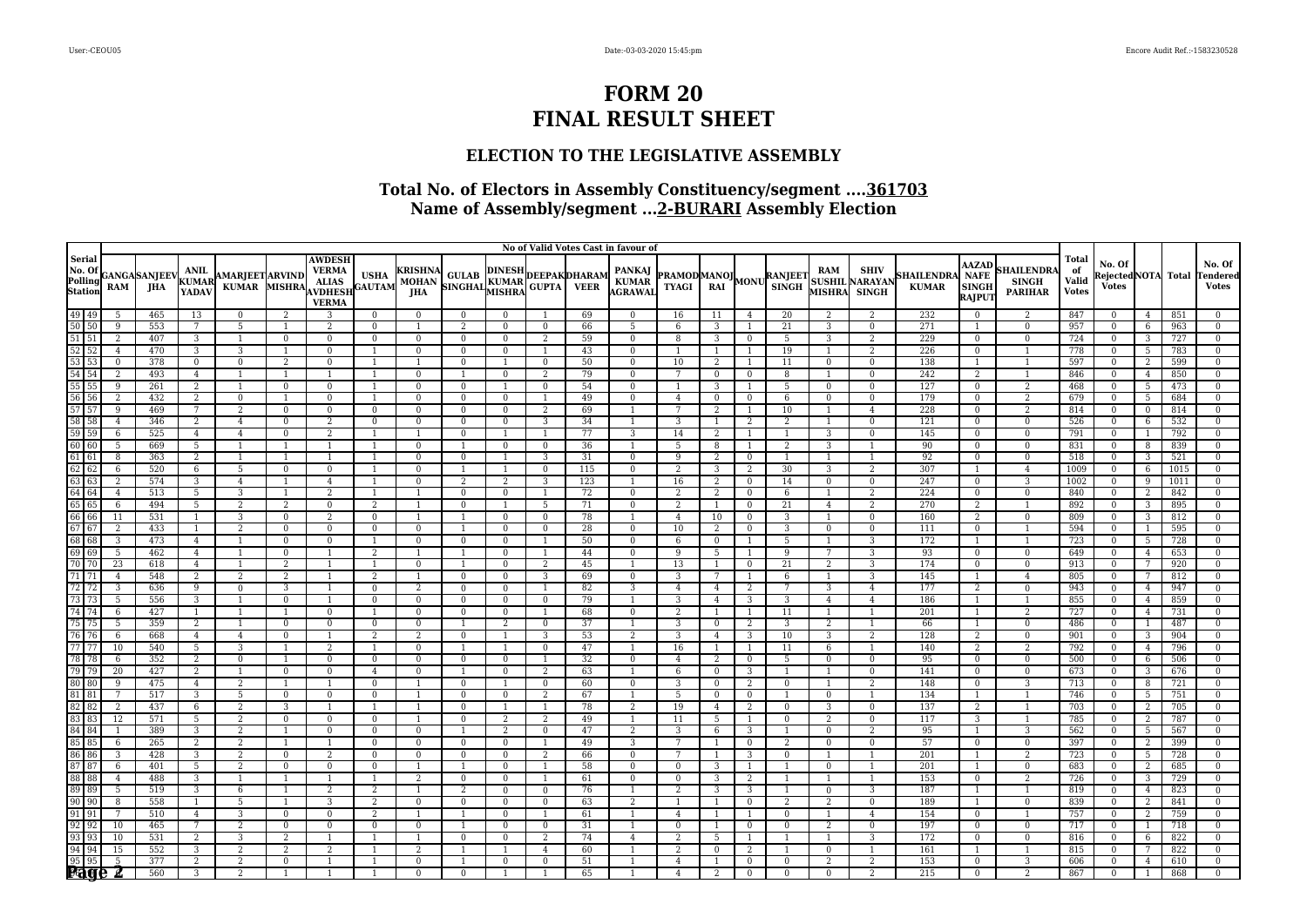### **ELECTION TO THE LEGISLATIVE ASSEMBLY**

|                                                                                                                                                                            |                |                             |                                      |                                        |                |                                                                                 |                              |                                              |                                                          |                          |                      |          | No of Valid Votes Cast in favour of |                                            |                     |                     |                |                            |                                                      |                                   |                                                              |                                                   |                                             |                                              |                |            |                                           |
|----------------------------------------------------------------------------------------------------------------------------------------------------------------------------|----------------|-----------------------------|--------------------------------------|----------------------------------------|----------------|---------------------------------------------------------------------------------|------------------------------|----------------------------------------------|----------------------------------------------------------|--------------------------|----------------------|----------|-------------------------------------|--------------------------------------------|---------------------|---------------------|----------------|----------------------------|------------------------------------------------------|-----------------------------------|--------------------------------------------------------------|---------------------------------------------------|---------------------------------------------|----------------------------------------------|----------------|------------|-------------------------------------------|
| Serial<br>No. Of<br>Polling<br>Station                                                                                                                                     | RAM            | <b>GANGA</b> SANJEEV<br>JHA | <b>ANIL</b><br><b>KUMAR</b><br>YADAV | <b>AMARJEET ARVIND</b><br><b>KUMAR</b> | MISHRA         | <b>AWDESH</b><br><b>VERMA</b><br><b>ALIAS</b><br><b>AVDHESE</b><br><b>VERMA</b> | <b>USHA</b><br><b>GAUTAM</b> | <b>KRISHNA</b><br><b>MOHAN</b><br><b>JHA</b> | A GULAB DINESH DEEPAK DHARAM<br>SINGHAL KUMAR GUPTA VEER |                          |                      |          | PANKAJ<br>KUMAR<br>AGRAWAI          | <b>PRAMODMANOJ</b><br>TYAGI RAI MONU SINGH |                     |                     |                | RAM                        | <b>SHIV</b><br><b>SUSHIL NARAYAN</b><br>MISHRA SINGH | <b>SHAILENDRA</b><br><b>KUMAR</b> | <b>AAZAD</b><br><b>NAFE</b><br><b>SINGH</b><br><b>RAJPUT</b> | <b>HAILENDR</b><br><b>SINGH</b><br><b>PARIHAR</b> | <b>Total</b><br>of<br>Valid<br><b>Votes</b> | No. Of<br>RejectedNOTA Total<br><b>Votes</b> |                |            | No. Of<br><b>Tendered</b><br><b>Votes</b> |
| 97 97<br>98 98<br>99 99<br>100 100                                                                                                                                         | 9              | 568                         | 5                                    | $\overline{4}$                         | $\Omega$       | $\Omega$                                                                        | 2                            |                                              | 2                                                        | $\overline{2}$           |                      | 87       | 5                                   | 6                                          |                     | 3                   | 3              | 5                          | 2                                                    | 201                               | $\mathbf{0}$                                                 |                                                   | 908                                         | $\Omega$                                     | 3              | 911        | $\Omega$                                  |
|                                                                                                                                                                            | 8              | 577                         | $5\overline{)}$                      |                                        | $\overline{2}$ |                                                                                 | $\Omega$                     |                                              | $\mathbf{0}$                                             | $\Omega$                 |                      | 77       | $\mathbf{0}$                        | 4                                          | 2                   | $\overline{0}$      |                | 2                          | 2                                                    | 253                               | 1                                                            |                                                   | 939                                         | $\Omega$                                     | 2              | 941        | $\Omega$                                  |
|                                                                                                                                                                            | 3              | 463                         | $\overline{4}$                       | $\overline{0}$                         | $\overline{1}$ | $\Omega$                                                                        |                              | $\overline{1}$                               | $\mathbf{0}$                                             | $\mathbf{1}$             | $\mathbf{0}$         | 44       | $\overline{1}$                      | $\overline{4}$                             | 3                   | 5                   |                | $\mathbf{0}$               | $\overline{0}$                                       | 154                               | $\mathbf{1}$                                                 | $\overline{0}$                                    | 687                                         | $\Omega$                                     | 3              | 690        | $\mathbf{0}$                              |
|                                                                                                                                                                            | 3              | 391                         | $5\overline{)}$                      | $\mathbf 0$                            | 1              | $\Omega$                                                                        | $\bf{0}$                     | $\mathbf{0}$                                 | $\mathbf{0}$                                             | $\mathbf{0}$             | $\overline{0}$       | 41       | 1                                   | $\mathbf{0}$                               | -1                  | -1                  | -1             | 2                          | $\overline{0}$                                       | 128                               | $\mathbf{0}$                                                 | $\bf{0}$                                          | 575                                         | $\bf{0}$                                     |                | 576        | $\bf{0}$                                  |
| 10110                                                                                                                                                                      | $\mathsf{f}$   | 466                         | 9                                    | 3                                      | $\Omega$       | 2                                                                               | $\mathbf{0}$                 | $\bf{0}$                                     | $\mathbf{0}$                                             | $\Omega$                 | 2                    | 95       |                                     | 5                                          | -5                  | 2                   | 3              | 12                         | $\overline{4}$                                       | 140                               | $\mathbf{1}$                                                 | $\Omega$                                          | 756                                         |                                              |                | 757        | $\Omega$                                  |
| $\frac{102}{103} \frac{102}{100}$                                                                                                                                          | 5              | 331                         | $\overline{4}$                       | 2                                      | $\Omega$       | $\overline{4}$                                                                  |                              | $\overline{1}$                               | $\mathbf{0}$                                             | $\mathbf{0}$             | 2                    | 60       | $\overline{0}$                      | 5                                          | 2                   | 1                   | $\Omega$       | $\overline{1}$             | $\overline{0}$                                       | 104                               | 5                                                            | 1                                                 | 529                                         | $\Omega$                                     |                | 530        | $\Omega$                                  |
|                                                                                                                                                                            | 7              | 487                         | $\overline{7}$                       | 3                                      | $\mathbf{0}$   | $\Omega$                                                                        |                              | $\mathbf{0}$                                 | $\mathbf{0}$                                             | 2                        | $\bf{0}$             | 53       | 2                                   | 2                                          | $\overline{4}$      | 1                   | $\bf{0}$       | $\bf{0}$                   | 2                                                    | 136                               | $\overline{0}$                                               | 3                                                 | 710                                         | $\mathbf{0}$                                 | $\overline{4}$ | 714        | $\mathbf{0}$                              |
| $\frac{104}{105} \frac{104}{105}$                                                                                                                                          | 2              | 432                         | 2                                    | 3                                      | $\mathbf{0}$   |                                                                                 | $\mathbf{0}$                 | $\bf{0}$                                     | $\mathbf{0}$                                             | $\mathbf{0}$             | -1                   | 85       | 3                                   | $\overline{4}$                             | 7                   | 2                   | 6              | $\overline{1}$             | 2                                                    | 116                               | $\overline{0}$                                               | 1                                                 | 668                                         | $\mathbf{0}$                                 |                | 669        | $\mathbf{0}$                              |
|                                                                                                                                                                            |                | 461                         | $\overline{4}$                       | 6                                      |                |                                                                                 |                              | 2                                            | $\mathbf{0}$                                             |                          |                      | 48       | $\bf{0}$                            | $\overline{4}$                             | 3                   |                     |                | 6                          | 2                                                    | 126                               | 2                                                            |                                                   | 679                                         | $\theta$                                     | $\overline{4}$ | 683        | $\Omega$                                  |
| 10610f                                                                                                                                                                     | $\overline{5}$ | 430                         | 5                                    | 3                                      | $\overline{2}$ | $\Omega$                                                                        |                              | $\Omega$                                     | $\Omega$                                                 |                          | 9                    | 84       |                                     | $\overline{2}$                             | $\overline{1}$      | $\Omega$            | $\overline{4}$ | $\Omega$                   | $\overline{2}$                                       | 252                               | $\mathbf{1}$                                                 | $\Omega$                                          | 803                                         | $\Omega$                                     | 3              | 806        | $\Omega$                                  |
|                                                                                                                                                                            | 7              | 353                         | 1                                    | 2                                      | $\mathbf{1}$   | $\mathbf{0}$                                                                    | $\bf{0}$                     | $\mathbf{0}$                                 | $\overline{1}$                                           | $\bf{0}$                 | $\overline{1}$       | 25       | 1                                   | 2                                          | $\overline{0}$      | $\bf{0}$            |                | $\bf{0}$                   | -1                                                   | 76                                | $\mathbf{0}$                                                 | $\bf{0}$                                          | 472                                         | $\overline{0}$                               |                | 473        | $\bf{0}$                                  |
| 107107<br>107107<br>108108<br>109109                                                                                                                                       | $\overline{4}$ | 428                         | 2                                    | 5                                      | 2              |                                                                                 | 2                            | $\bf{0}$                                     | $\mathbf{0}$                                             | -1                       | 2                    | 52       | -1                                  | 7                                          | -1                  | -1                  | $\mathbf{0}$   | $\overline{1}$             | $\overline{4}$                                       | 203                               | $\mathbf{0}$                                                 | 2                                                 | 719                                         | $\Omega$                                     | $\overline{4}$ | 723        | $\bf{0}$                                  |
|                                                                                                                                                                            | 9              | 328                         | $\overline{a}$                       | 2                                      |                |                                                                                 | $\mathbf{0}$                 |                                              | 2                                                        | $\Omega$                 | 2                    | 53       |                                     | 9                                          | $\overline{2}$      | $\mathbf{0}$        |                | $\bf{0}$                   | $\mathbf{0}$                                         | 91                                | $\mathbf{1}$                                                 | $\mathbf{0}$                                      | 506                                         | $\Omega$                                     | $\mathbf{0}$   | 506        | $\Omega$                                  |
| $\frac{110}{110}$ $\frac{110}{111}$                                                                                                                                        | $\overline{7}$ | 404                         | $\overline{2}$                       | 1                                      | $\Omega$       | $\Omega$                                                                        | $\mathbf{0}$                 | 2                                            | $\overline{0}$                                           | $\mathbf{0}$             | 1                    | 58       | $\mathbf{0}$                        | 7                                          | -1                  | $\mathbf{0}$        | 2              | $\mathbf{0}$               | $\overline{0}$                                       | 212                               | $\overline{2}$                                               | $\mathbf{0}$                                      | 699                                         | $\Omega$                                     | 3              | 702        | $\Omega$                                  |
|                                                                                                                                                                            | 16             | 577                         | 1                                    | 3                                      | $\mathbf{0}$   |                                                                                 | 3                            | 2                                            | 1                                                        | 2                        | -1                   | 62       | 1                                   | 8                                          | 3                   | 2                   | $\mathbf{1}$   | $\mathbf{1}$               | $\mathbf{0}$                                         | 160                               | $\mathbf{0}$                                                 | $\mathbf{1}$                                      | 846                                         | $\overline{0}$                               | 5              | 851        | $\mathbf{0}$                              |
| $\frac{111}{112}$ $\frac{11}{11}$                                                                                                                                          | 17             | 495                         | 3                                    | 1                                      | $\mathbf{0}$   | $\mathbf{0}$                                                                    | $\mathbf{0}$                 | $\overline{4}$                               | 1                                                        | $\mathbf{0}$             | 2                    | 61       | $\bf{0}$                            | $\overline{4}$                             | 3                   | $\mathbf{0}$        | 1              | $\mathbf{0}$               | 3                                                    | 120                               | $\mathbf{0}$                                                 | 1                                                 | 716                                         | $\Omega$                                     | $\overline{4}$ | 720        | $\bf{0}$                                  |
| $\frac{113}{113}$ $\frac{113}{114}$                                                                                                                                        | 3              | 229                         | $\overline{2}$                       | $\overline{2}$                         | $\Omega$       | 3                                                                               | $\mathbf{0}$                 | $\mathbf{0}$                                 | $\mathbf{0}$                                             | $\Omega$                 | 3                    | 54       |                                     | $\overline{2}$                             | $\overline{2}$      | $\mathbf{0}$        | $\overline{2}$ | $\mathbf{0}$               | $\mathbf{0}$                                         | 82                                | $\mathbf{0}$                                                 | $\mathbf{0}$                                      | 385                                         | $\Omega$                                     | 3              | 388        | $\Omega$                                  |
|                                                                                                                                                                            | 11             | 456                         | 6                                    | 2                                      |                | $\Omega$                                                                        | $\Omega$                     | $\overline{2}$                               | 2                                                        | $\Omega$                 | -1                   | 73<br>71 |                                     | $\overline{4}$                             | -5                  | 2                   |                | 2                          | $\Omega$                                             | 86                                | $\overline{1}$                                               | $\overline{2}$                                    | 658                                         | $\Omega$                                     | 2              | 660        | $\Omega$                                  |
|                                                                                                                                                                            | 19             | 496                         | 1                                    | 2                                      | $\Omega$       |                                                                                 |                              |                                              | $\mathbf{0}$                                             | $\mathbf{0}$             | - 5                  |          | $\overline{4}$                      | 5                                          | 7                   | $\mathbf{0}$        | $\mathbf{0}$   | $\overline{1}$             | 2                                                    | 90                                | $\mathbf{0}$                                                 | $\mathbf{1}$                                      | 707                                         | $\Omega$                                     | 3              | 710        | $\Omega$                                  |
|                                                                                                                                                                            | 3<br>8         | 421                         | $7\overline{ }$                      | 5                                      | $\mathbf{0}$   |                                                                                 | 2                            | $\mathbf{0}$                                 | $\overline{1}$                                           | $\overline{1}$           | 3                    | 74       | 1                                   | 2                                          | 3                   | 2                   | -1             | -1                         | 1                                                    | 121                               | 1                                                            | $\bf{0}$                                          | 651                                         | $\overline{0}$                               | $\overline{4}$ | 655        | $\bf{0}$                                  |
|                                                                                                                                                                            |                | 511                         | 11                                   | 3                                      | 6              | 6                                                                               | $\overline{2}$               |                                              | 3                                                        |                          | 2                    | 76       | $\overline{4}$                      |                                            | 9                   | 2                   | 5              | 3                          | 2                                                    | 137                               | 3                                                            | $\overline{2}$                                    | 798                                         |                                              | 8              | 806        | $\Omega$                                  |
|                                                                                                                                                                            | 5              | 501                         | 5                                    | 2                                      | $\overline{2}$ | 3                                                                               |                              | $\overline{1}$<br>2                          | $\overline{1}$                                           | $\mathbf{1}$             | $\overline{1}$       | 93<br>70 | $\mathbf{1}$                        | $\overline{4}$<br>1                        | $\overline{4}$      | 2                   | $\mathbf{1}$   | 2                          | $\Omega$                                             | 174                               | $\Omega$                                                     | 2<br>$\mathbf{0}$                                 | 806                                         | $\Omega$                                     | 3              | 809        | $\Omega$<br>$\mathbf{0}$                  |
|                                                                                                                                                                            | 10             | 447                         | $\overline{4}$                       | 3                                      | 3              |                                                                                 |                              |                                              | 3                                                        | $\bf{0}$                 | $\mathbf{0}$         |          | 2                                   |                                            | $\overline{4}$      | 2                   | $\bf{0}$       | $\bf{0}$                   | 1                                                    | 140                               | $\overline{0}$                                               |                                                   | 694                                         | $\mathbf{0}$                                 | 6              | 700        |                                           |
|                                                                                                                                                                            | 8              | 532                         | 6<br>7                               | 3                                      | $\mathbf{0}$   | $\overline{4}$<br>$\Omega$                                                      | $\bf{0}$                     | 3                                            | $\mathbf{0}$                                             | 2                        | 3                    | 94       | $\bf{0}$                            | 6                                          | $\overline{4}$      | 2                   | $\bf{0}$       | 2                          | $\mathbf{0}$                                         | 143                               | 1                                                            | $\overline{1}$                                    | 814                                         | $\Omega$<br>$\Omega$                         | 3              | 817        | $\mathbf{0}$<br>$\Omega$                  |
| $\begin{array}{r} 115 \\ 116 \\ 116 \\ 117 \\ 117 \\ 118 \\ 118 \\ 119 \\ 119 \\ 120 \\ 121 \\ 122 \\ 123 \\ 123 \\ 124 \\ 124 \\ 124 \\ 125 \\ 125 \\ 125 \\ \end{array}$ | 6<br>12        | 432<br>447                  | 6                                    | 2<br>5                                 | $\Omega$       |                                                                                 | $\bf{0}$<br>$\Omega$         | $\bf{0}$                                     | $\mathbf{0}$<br>$\Omega$                                 | $\Omega$                 | 2                    | 71<br>45 | $\mathbf{0}$                        | $\overline{4}$<br>8                        | $\overline{4}$<br>5 | $\overline{1}$<br>3 |                | 3<br>$\Omega$              | 2<br>$\overline{2}$                                  | 161<br>169                        | $\bf{0}$<br>$\mathbf{0}$                                     | 2                                                 | 700<br>708                                  | $\Omega$                                     | 6<br>3         | 706<br>711 | $\Omega$                                  |
|                                                                                                                                                                            | 3              | 352                         | 2                                    | 2                                      | $\mathbf{0}$   | $\mathbf{0}$                                                                    | $\overline{0}$               |                                              |                                                          |                          |                      | 48       | $\bf{0}$                            | 5                                          |                     | 1                   |                |                            | 2                                                    | 95                                | $\mathbf{1}$                                                 | 7                                                 | 522                                         | $\overline{0}$                               |                | 523        |                                           |
|                                                                                                                                                                            | 6              | 397                         | 1                                    | $\mathbf{1}$                           |                | $\Omega$                                                                        | $\mathbf{0}$                 | $\overline{4}$<br>-1                         | $\bf{0}$<br>$\mathbf{0}$                                 | $\bf{0}$<br>$\mathbf{0}$ | $\bf{0}$<br>$\bf{0}$ | 41       | $\bf{0}$                            |                                            | $\overline{0}$      | 3                   | $\bf{0}$       | $\bf{0}$<br>$\overline{1}$ | 2                                                    | 116                               | $\mathbf{0}$                                                 | $\overline{1}$                                    | 578                                         | $\mathbf{0}$                                 | -3             | 581        | $\bf{0}$<br>$\bf{0}$                      |
|                                                                                                                                                                            |                | 519                         | 5 <sup>7</sup>                       | $\overline{2}$                         | $\overline{2}$ | $\overline{4}$                                                                  | $\Omega$                     | 3                                            | $\overline{1}$                                           |                          |                      | 55       | $\mathbf{0}$                        | $\overline{4}$<br>5                        | 2<br>$\overline{2}$ | 2                   | $\mathbf{0}$   | $\Omega$                   | $\overline{2}$                                       | 167                               | $\mathbf{0}$                                                 | $\overline{3}$                                    | 781                                         | $\Omega$                                     | 3              | 784        | $\Omega$                                  |
|                                                                                                                                                                            | 11             | 503                         | $\overline{4}$                       | $\mathbf{0}$                           | 1              | $\Omega$                                                                        |                              | 2                                            | 2                                                        | $\mathbf{1}$             | -1                   | 46       | $\bf{0}$                            | 6                                          | $\overline{4}$      | 2                   | $\mathbf{0}$   | 6                          | $\overline{1}$                                       | 177                               | $\overline{2}$                                               | 2                                                 | 772                                         | $\Omega$                                     | $\overline{4}$ | 776        | $\Omega$                                  |
|                                                                                                                                                                            | 6              | 597                         | 3                                    | $\overline{4}$                         | $\overline{1}$ |                                                                                 | $\Omega$                     | $\Omega$                                     | $\mathbf{0}$                                             |                          | 2                    | 60       | $\overline{4}$                      | $\overline{7}$                             | $\overline{1}$      | 1                   | $\Omega$       | 2                          | 3                                                    | 134                               | $\overline{3}$                                               | 3                                                 | 833                                         | $\Omega$                                     | 6              | 839        | $\Omega$                                  |
|                                                                                                                                                                            | 5              | 436                         | 3                                    | $\overline{2}$                         | $\overline{0}$ |                                                                                 |                              | 3                                            | $\mathbf{0}$                                             | 1                        | $\bf{0}$             | 65       | 3                                   | 9                                          | -1                  | -1                  | $\bf{0}$       | $\mathbf{0}$               | 3                                                    | 122                               | $\overline{a}$                                               | $\mathbf{0}$                                      | 658                                         | $\mathbf{0}$                                 | 3              | 661        | $\bf{0}$                                  |
| 125 125<br>126 126<br>127 127<br>128 128<br>129 129<br>130 130                                                                                                             | $\overline{2}$ | 380                         | $\overline{4}$                       | $\mathbf{0}$                           | $\Omega$       |                                                                                 |                              | 5                                            | $\overline{2}$                                           | $\Omega$                 | 2                    | 64       |                                     | $\Omega$                                   | $\overline{0}$      | 3                   | $\mathbf{0}$   | $\mathbf{0}$               | $\overline{2}$                                       | 176                               | $\mathbf{0}$                                                 | $\Omega$                                          | 643                                         | $\theta$                                     | $\overline{4}$ | 647        | $\Omega$                                  |
|                                                                                                                                                                            | 6              | 423                         | $\overline{3}$                       | 3                                      | 2              |                                                                                 | $\Omega$                     | 7                                            | $\overline{1}$                                           | 2                        | $\overline{2}$       | 76       |                                     | 3                                          | -5                  | 5                   | 2              | 3                          | 2                                                    | 144                               | 3                                                            |                                                   | 695                                         | $\Omega$                                     | 2              | 697        | $\Omega$                                  |
|                                                                                                                                                                            | 13             | 524                         | 12                                   | 1                                      | $\overline{1}$ | $\Omega$                                                                        | 2                            | 3                                            | $\bf{0}$                                                 | $\overline{2}$           | $\bf{0}$             | 104      | 2                                   | 8                                          | 6                   | $\bf{0}$            | 2              | $\overline{1}$             | 2                                                    | 151                               | 1                                                            | -1                                                | 836                                         | $\Omega$                                     | 6              | 842        | $\mathbf{0}$                              |
|                                                                                                                                                                            | 10             | 498                         | $\overline{4}$                       | $\overline{4}$                         |                | 3                                                                               | $\mathbf{0}$                 | $\overline{4}$                               | $\overline{1}$                                           | $\mathbf{1}$             | $\mathbf{0}$         | 84       | $\overline{1}$                      | $\overline{4}$                             | 5                   | $\mathbf{0}$        |                | $\overline{1}$             | 2                                                    | 162                               | $\mathbf{0}$                                                 | $\overline{2}$                                    | 788                                         | $\Omega$                                     | 3              | 791        | $\bf{0}$                                  |
|                                                                                                                                                                            | 13             | 522                         | 5                                    | $\overline{4}$                         |                |                                                                                 |                              | 3                                            |                                                          | $\Omega$                 | 2                    | 102      | 3                                   | 6                                          | 5                   | 2                   | $\bf{0}$       | 3                          | 2                                                    | 135                               |                                                              |                                                   | 814                                         |                                              | $\overline{4}$ | 818        | $\Omega$                                  |
|                                                                                                                                                                            | $\overline{7}$ | 711                         | $7\overline{ }$                      | $\overline{1}$                         | $\Omega$       | $\Omega$                                                                        | $\mathbf{0}$                 | $\mathbf{0}$                                 | $\Omega$                                                 | $\mathbf{0}$             | $\overline{1}$       | 23       | $\mathbf{0}$                        | 26                                         | -1                  | 2                   | $\mathbf{1}$   | $\mathbf{0}$               | $\Omega$                                             | 109                               | $\Omega$                                                     | $\mathbf{0}$                                      | 889                                         | $\Omega$                                     |                | 890        | $\Omega$                                  |
|                                                                                                                                                                            | 8              | 613                         | 6                                    | 2                                      | $\mathbf{0}$   | 2                                                                               | 2                            | $\overline{1}$                               | $\overline{1}$                                           | $\mathbf{1}$             | $\bf{0}$             | 75       | 1                                   | 3                                          | 3                   | 1                   | 1              | $\overline{4}$             | $\overline{4}$                                       | 148                               | $\overline{0}$                                               | 2                                                 | 878                                         | $\mathbf{0}$                                 | 6              | 884        | $\mathbf{0}$                              |
|                                                                                                                                                                            | $\mathbf{q}$   | 595                         | 3                                    | 13                                     | $\overline{0}$ |                                                                                 | $\bf{0}$                     | $\bf{0}$                                     | $\mathbf{0}$                                             | $\overline{0}$           | -1                   | 64       | 1                                   | 5                                          | $\overline{4}$      | $\overline{0}$      | $\overline{2}$ | $\mathbf{0}$               | $\overline{1}$                                       | 139                               | 1                                                            | 1                                                 | 840                                         | $\Omega$                                     | 6              | 846        | $\bf{0}$                                  |
|                                                                                                                                                                            | 3              | 455                         | 10                                   | 8                                      |                |                                                                                 | $\mathbf{0}$                 | $\mathbf{0}$                                 | $\mathbf{0}$                                             | $\mathbf{0}$             |                      | 45       | $\mathbf{0}$                        | 10                                         | 7                   | $\mathbf{0}$        | $\mathbf{0}$   | $\mathbf{0}$               | $\mathbf{0}$                                         | 132                               | 2                                                            | $\mathbf{0}$                                      | 675                                         | $\theta$                                     | 3              | 678        | $\mathbf{0}$                              |
| 131 131<br>132 132<br>133 133<br>134 134<br>135 135<br>136 136<br>137 137<br>138 138<br>139 139<br>140 140                                                                 | 5              | 328                         | $\mathbf{0}$                         | 6                                      | $\Omega$       | 3                                                                               | $\Omega$                     |                                              | $\mathbf{0}$                                             | $\mathbf{1}$             | $\mathbf{0}$         | 56       | $\mathbf{0}$                        | $\Omega$                                   | $\overline{1}$      | 3                   |                | 2                          | 3                                                    | 114                               | $\mathbf{0}$                                                 | $\Omega$                                          | 524                                         | $\Omega$                                     | 2              | 526        | $\Omega$                                  |
|                                                                                                                                                                            | $\overline{4}$ | 293                         | 1                                    | $\overline{1}$                         | $\Omega$       | $\Omega$                                                                        | $\Omega$                     | $\mathbf{0}$                                 | $\mathbf{0}$                                             | $\mathbf{0}$             | $\overline{1}$       | 46       | $\mathbf{0}$                        |                                            | 3                   | $\overline{1}$      |                | 2                          | <sup>1</sup>                                         | 151                               | $\mathbf{0}$                                                 | $\mathbf{0}$                                      | 506                                         | $\Omega$                                     |                | 507        | $\Omega$                                  |
|                                                                                                                                                                            | 2              | 469                         | 5                                    | 2                                      | $\Omega$       |                                                                                 |                              | $\mathbf{0}$                                 | $\mathbf{0}$                                             | $\mathbf{0}$             | 4                    | 64       | $\bf{0}$                            | 5                                          | $\overline{0}$      | $\mathbf{0}$        | 3              | $\overline{1}$             | 5                                                    | 201                               | 2                                                            | $\overline{1}$                                    | 766                                         | $\mathbf{0}$                                 | $\overline{4}$ | 770        | $\mathbf{0}$                              |
| 141141                                                                                                                                                                     | $\overline{4}$ | 464                         | 5 <sup>7</sup>                       | -1                                     |                | $\Omega$                                                                        |                              |                                              | $\mathbf{0}$                                             | $\Omega$                 | $\Omega$             | 71       |                                     | $\Omega$                                   | 2                   |                     | $\overline{2}$ | 2                          | $\mathbf{0}$                                         | 176                               | $\mathbf{0}$                                                 | $\mathbf{0}$                                      | 732                                         |                                              | 3              | 735        | $\Omega$                                  |
|                                                                                                                                                                            | 8              | 547                         | 6                                    | $\mathbf{0}$                           | 2              | $\Omega$                                                                        |                              |                                              | 2                                                        | $\Omega$                 | 3                    | 91       |                                     | 9                                          | 7                   | $\Omega$            | 2              | 2                          | $\overline{4}$                                       | 179                               | 2                                                            | $\mathbf{0}$                                      | 867                                         |                                              | 3              | 870        | $\Omega$                                  |
| $\frac{\frac{141}{142}}{\frac{143}{143}}$                                                                                                                                  | 6              | 596                         | $\overline{4}$                       | 2                                      | $\Omega$       |                                                                                 | $\overline{2}$               |                                              | $\overline{1}$                                           |                          | $\overline{4}$       | 85       | $\overline{4}$                      | $\overline{2}$                             | 3                   | $\overline{2}$      | 3              | $\overline{2}$             | $\overline{1}$                                       | 230                               | $\mathbf{0}$                                                 | $\overline{4}$                                    | 955                                         |                                              | 3              | 958        | $\Omega$                                  |
|                                                                                                                                                                            |                | 546                         | 5                                    | $\overline{2}$                         |                |                                                                                 |                              |                                              | $\mathbf{1}$                                             | $\overline{2}$           | 2                    | 75       |                                     | $\overline{4}$                             | 8                   | 2                   | 15             |                            | 3                                                    | 238                               | $\overline{0}$                                               | 2                                                 | 913                                         | $\Omega$                                     | $\overline{4}$ | 917        | $\Omega$                                  |
|                                                                                                                                                                            |                |                             |                                      |                                        |                |                                                                                 |                              |                                              |                                                          |                          |                      |          |                                     |                                            |                     |                     |                |                            |                                                      |                                   |                                                              |                                                   |                                             |                                              |                |            |                                           |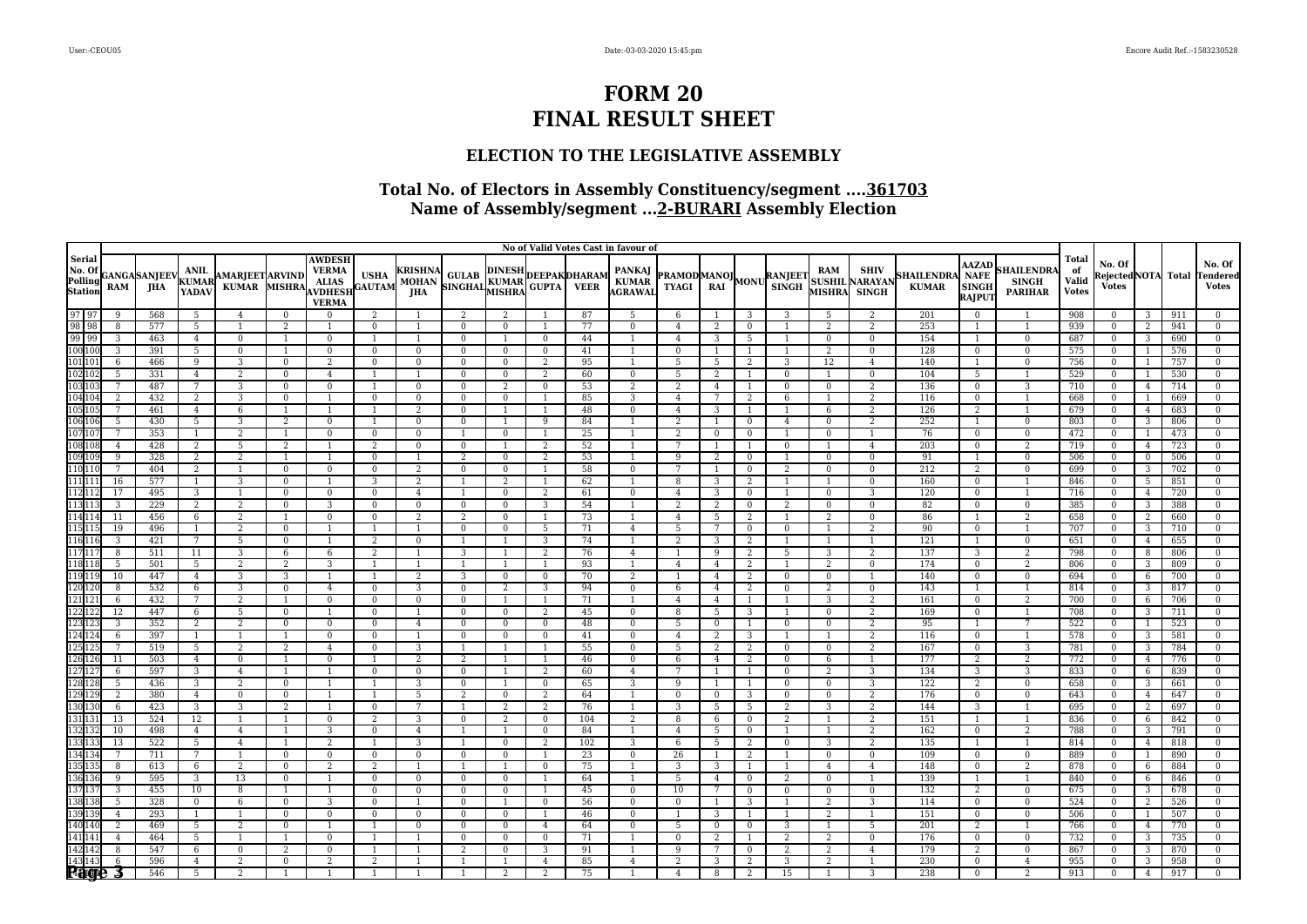### **ELECTION TO THE LEGISLATIVE ASSEMBLY**

|                                                                                  |                     |                      |                               |                                        |                            |                                                                                 |                |                                                              |                                                          |                      |                            |           | No of Valid Votes Cast in favour of |                                                          |                      |                |                |                                |                                               |                                  |                                                       |                                                   |                                             |                                              |                |            |                                           |
|----------------------------------------------------------------------------------|---------------------|----------------------|-------------------------------|----------------------------------------|----------------------------|---------------------------------------------------------------------------------|----------------|--------------------------------------------------------------|----------------------------------------------------------|----------------------|----------------------------|-----------|-------------------------------------|----------------------------------------------------------|----------------------|----------------|----------------|--------------------------------|-----------------------------------------------|----------------------------------|-------------------------------------------------------|---------------------------------------------------|---------------------------------------------|----------------------------------------------|----------------|------------|-------------------------------------------|
| Serial<br>No. Of<br>Polling<br>Station                                           | RAM                 | GANGA SANJEEV<br>JHA | <b>ANIL</b><br>KUMAR<br>YADAV | <b>AMARJEET ARVIND</b><br><b>KUMAR</b> | <b>MISHRA</b>              | <b>AWDESH</b><br><b>VERMA</b><br><b>ALIAS</b><br><b>AVDHESH</b><br><b>VERMA</b> |                | <b>KRISHNA</b><br>USHA KRISHNA<br>GAUTAM MOHAN<br><b>JHA</b> | A GULAB DINESH DEEPAK DHARAM<br>SINGHAL KUMAR GUPTA VEER |                      |                            |           | PANKAJ<br>KUMAR<br>AGRAWAI          | <b>PRAMOD MANOJ MONU RANJEET</b><br>TYAGI RAI MONU SINGH |                      |                |                | RAM                            | <b>SHIV</b><br>SUSHIL NARAYAN<br>MISHRA SINGH | <b>HAILENDRA</b><br><b>KUMAR</b> | <b>AAZAD</b><br><b>NAFE</b><br><b>SINGH</b><br>RAJPUT | <b>HAILENDR</b><br><b>SINGH</b><br><b>PARIHAR</b> | <b>Total</b><br>of<br>Valid<br><b>Votes</b> | No. Of<br>RejectedNOTA Total<br><b>Votes</b> |                |            | No. Of<br><b>Fendered</b><br><b>Votes</b> |
| 145<br>146<br>146                                                                | 3                   | 526                  | 3                             | 2                                      | $\Omega$                   |                                                                                 | $\mathbf{0}$   | $\Omega$                                                     |                                                          | $\Omega$             | $\overline{0}$             | 61        | $\Omega$                            | 5                                                        | $\overline{4}$       | 3              | 14             | $\mathbf{0}$                   | $\Omega$                                      | 223                              | $\mathbf{0}$                                          |                                                   | 847                                         | $\Omega$                                     | 2              | 849        | $\Omega$                                  |
|                                                                                  | $\overline{2}$      | 537                  | $\overline{2}$                | $\overline{4}$                         | 2                          |                                                                                 |                |                                                              | $\mathbf{0}$                                             |                      | $\Omega$                   | 56        | $\bf{0}$                            | 2                                                        | $\overline{0}$       | $\overline{1}$ | 18             |                                |                                               | 275                              | $\mathbf{0}$                                          | 3                                                 | 908                                         |                                              | 7              | 915        | $\Omega$                                  |
| $\frac{110116}{147147}$                                                          | $\overline{1}$      | 296                  | 3                             | $\mathbf{1}$                           |                            |                                                                                 |                | $\Omega$                                                     | $\mathbf{0}$                                             | $\overline{1}$       | $\mathbf{0}$               | 46        | $\mathbf{0}$                        | 7                                                        | $\overline{1}$       | 2              | 2              | $\mathbf{0}$                   | $\mathbf{0}$                                  | 164                              | $\mathbf{0}$                                          | $\overline{1}$                                    | 528                                         | $\Omega$                                     | 3              | 531        | $\Omega$                                  |
|                                                                                  | 6                   | 380                  | $\overline{3}$                | $\overline{2}$                         | $\Omega$                   | 3                                                                               | $\overline{0}$ | $\Omega$                                                     | $\Omega$                                                 | 2                    | 1                          | 50        | $\mathbf{0}$                        | $\overline{4}$                                           | $\overline{0}$       | $\overline{0}$ | 27             | 2                              | $\overline{1}$                                | 261                              | $\overline{2}$                                        | $\overline{1}$                                    | 745                                         | $\Omega$                                     | 5              | 750        | $\bf{0}$                                  |
|                                                                                  | 3                   | 410                  | 1                             |                                        | $\bf{0}$                   |                                                                                 | $\overline{0}$ | $\mathbf{0}$                                                 | $\bf{0}$                                                 |                      | 2                          | 43        | $\bf{0}$                            |                                                          |                      | 2              | 11             | 4                              | 2                                             | 241                              | 1                                                     | 2                                                 | 727                                         | $\Omega$                                     | 13             | 740        | $\Omega$                                  |
|                                                                                  |                     | 387                  | 6                             | $\mathbf{0}$                           | $\overline{1}$             | $\Omega$                                                                        | $\Omega$       | $\overline{1}$                                               | $\Omega$                                                 | $\mathbf{0}$         | $\overline{1}$             | 43        | $\overline{2}$                      | 6                                                        | 2                    | 2              | 16             | $\mathbf{0}$                   | $\overline{1}$                                | 190                              | $\mathbf{0}$                                          | $\overline{1}$                                    | 660                                         | $\Omega$                                     | 3              | 663        | $\Omega$                                  |
|                                                                                  | $\overline{9}$      | 565                  | $\overline{4}$                | $\mathbf{1}$                           |                            |                                                                                 | $\Omega$       | $\Omega$                                                     | $\overline{2}$                                           | $\overline{2}$       | $\overline{1}$             | 88        | $\mathbf{0}$                        | $\overline{4}$                                           | $\overline{5}$       | $\mathbf{0}$   | 21             | $\overline{4}$                 | $\overline{1}$                                | 254                              | $\mathbf{0}$                                          | $\Omega$                                          | 963                                         | $\Omega$                                     | 5              | 968        | $\Omega$                                  |
|                                                                                  | 14                  | 674                  | $\overline{4}$                | $\overline{2}$                         | $\mathbf{0}$               | $\bf{0}$                                                                        | $\bf{0}$       | $\mathbf{0}$                                                 | $\mathbf{0}$                                             | $\bf{0}$             | -2                         | 32        | $\bf{0}$                            | $\overline{4}$                                           | 5                    | $\bf{0}$       | $\bf{0}$       | 2                              | $\bf{0}$                                      | 105                              | $\overline{0}$                                        | $\overline{0}$                                    | 844                                         | $\overline{0}$                               | 2              | 846        | $\bf{0}$                                  |
|                                                                                  | 9                   | 473                  | 3                             | -1                                     |                            |                                                                                 |                | -1                                                           | $\mathbf{0}$                                             | $\mathbf{0}$         | $\mathbf{0}$               | 72        | $\bf{0}$                            | 12                                                       | 7                    | 2              | $\mathbf{0}$   | 2                              | $\overline{1}$                                | 242                              | 5                                                     | $\mathbf{1}$                                      | 834                                         | $\Omega$                                     | 6              | 840        | $\mathbf{0}$                              |
|                                                                                  | 3                   | 342                  | $\mathbf{1}$                  | $\Omega$                               | $\Omega$                   | $\Omega$                                                                        | $\Omega$       |                                                              | $\Omega$                                                 |                      |                            | 28        | $\Omega$                            | 10                                                       | $\overline{0}$       | $\Omega$       | 3              |                                | $\Omega$                                      | 149                              | $\mathbf{1}$                                          | $\overline{2}$                                    | 543                                         |                                              | 13             | 556        | $\Omega$                                  |
| $\frac{151}{155} \frac{155}{155}$                                                | 9                   | 453                  | 5                             | $\Omega$                               |                            | 5                                                                               | $\Omega$       | $\bf{0}$                                                     | $\mathbf{0}$                                             | 2                    | 3                          | 69        |                                     | 15                                                       | 2                    | $\overline{4}$ | 2              | 3                              | $\overline{1}$                                | 223                              | $\bf{0}$                                              | $\bf{0}$                                          | 798                                         | $\Omega$                                     | 13             | 811        | $\Omega$                                  |
|                                                                                  | 9                   | 475                  | 3                             | $\Omega$                               | $\Omega$                   | $\overline{4}$                                                                  |                | $\Omega$                                                     | $\overline{1}$                                           |                      | 2                          | 70        | -1                                  | 6                                                        | 3                    | $\Omega$       | $\overline{4}$ | 2                              | 2                                             | 244                              | 3                                                     | $\mathbf{0}$                                      | 831                                         | $\Omega$                                     | 8              | 839        | $\bf{0}$                                  |
|                                                                                  | 3<br>$\overline{1}$ | 500                  | 3                             | 2                                      | 2                          | $\Omega$                                                                        | $\mathbf{0}$   | $\mathbf{0}$                                                 | $\mathbf{0}$                                             | $\mathbf{0}$         | 2                          | 57        | $\overline{0}$                      | 7                                                        | $\overline{4}$       | 1              | 1              | -5                             | 2                                             | 199                              | $\mathbf{0}$                                          | $\mathbf{0}$                                      | 788                                         | $\theta$                                     | 2              | 790        | $\Omega$                                  |
| 157 157<br>158 158<br>159 159<br>160 160                                         | 11                  | 447<br>535           | 1<br>$7\overline{ }$          | $\overline{4}$<br>$\overline{2}$       | $\Omega$<br>$\overline{2}$ | $\Omega$                                                                        |                | $\bf{0}$                                                     | $\mathbf{0}$<br>$\overline{1}$                           | $\Omega$             | $\Omega$<br>$\overline{3}$ | 54<br>102 | $\overline{0}$                      | 5                                                        | -1<br>$\overline{3}$ | $\mathbf{0}$   | 3<br>9         | $\mathbf{0}$<br>$\overline{1}$ | $\mathbf{0}$                                  | 144<br>290                       | $\mathbf{0}$<br>$\overline{2}$                        | $\Omega$<br>$\Omega$                              | 661<br>990                                  | $\Omega$<br>$\Omega$                         | $\overline{4}$ | 665<br>999 | $\Omega$<br>$\Omega$                      |
|                                                                                  | $\overline{4}$      |                      |                               |                                        | $\mathbf{0}$               | 6                                                                               | $\Omega$       |                                                              |                                                          | $\Omega$             |                            |           | $\mathbf{0}$                        | 18                                                       |                      | 1              | 7              |                                |                                               | 256                              |                                                       |                                                   |                                             | $\overline{0}$                               | 9              |            |                                           |
| 161 16                                                                           | 2                   | 459<br>576           | $\overline{4}$                | $\overline{4}$<br>$\overline{0}$       | 2                          | $\Omega$                                                                        | $\bf{0}$<br>2  | $\bf{0}$<br>$\mathbf{0}$                                     | $\bf{0}$<br>$\mathbf{0}$                                 | $\bf{0}$<br>$\Omega$ | 2<br>$\overline{0}$        | 84<br>70  | 3                                   | $\overline{4}$                                           | 3<br>9               | 2<br>3         | 8              | -1<br>$\overline{1}$           | 3<br>3                                        | 219                              | 1<br>$\overline{0}$                                   | 1<br>$\overline{2}$                               | 844<br>907                                  | $\Omega$                                     | 12             | 856        | $\bf{0}$<br>$\bf{0}$                      |
| 16216                                                                            | 3                   | 503                  | $\overline{4}$<br>5           | 7                                      | 3                          | 3                                                                               | $\mathbf{0}$   | 3                                                            | $\Omega$                                                 | $\Omega$             | 2                          | 97        | $\bf{0}$<br>3                       | 6<br>7                                                   | $\overline{4}$       |                | 5              |                                | $\overline{2}$                                | 202                              |                                                       | $\overline{2}$                                    | 854                                         | $\Omega$                                     | 6<br>7         | 913<br>861 | $\Omega$                                  |
|                                                                                  | 3                   | 353                  | $\overline{4}$                | $\Omega$                               | $\Omega$                   | $\Omega$                                                                        | $\Omega$       | $\Omega$                                                     | $\overline{1}$                                           | $\Omega$             | 3                          | 51        | $\Omega$                            | 12                                                       | $\overline{0}$       | $\mathbf{0}$   | 8              |                                | $\mathbf{0}$                                  | 208                              | $\mathbf{0}$                                          | $\mathbf{1}$                                      | 645                                         | $\Omega$                                     | $\overline{4}$ | 649        | $\Omega$                                  |
| 163 163<br>164 164                                                               | 8                   | 357                  | 2                             | 5                                      | $\overline{2}$             | $\Omega$                                                                        | $\overline{0}$ | $\overline{1}$                                               | $\overline{0}$                                           | $\bf{0}$             | 6                          | 68        | 1                                   | 14                                                       | $\overline{0}$       | $\bf{0}$       | 3              | $\bf{0}$                       | 2                                             | 161                              | 1                                                     | $\overline{2}$                                    | 633                                         | $\overline{0}$                               | 5              | 638        | $\bf{0}$                                  |
| 104104<br>165165<br>166166<br>167167<br>168168<br>169169<br>170170               | 3                   | 448                  | 2                             | 3                                      | 1                          |                                                                                 | 2              | $\mathbf{0}$                                                 | $\mathbf{0}$                                             | $\overline{0}$       | 2                          | 53        | 1                                   | 8                                                        | -1                   | $\mathbf{0}$   | 2              | $\overline{1}$                 | $\mathbf{0}$                                  | 185                              | $\overline{0}$                                        | $\mathbf{0}$                                      | 713                                         | $\mathbf{0}$                                 | 2              | 715        | $\mathbf{0}$                              |
|                                                                                  | $\overline{2}$      | 445                  | $\overline{2}$                | 2                                      | $\mathbf{0}$               |                                                                                 | 2              | $\bf{0}$                                                     | $\mathbf{0}$                                             | $\mathbf{1}$         | $\overline{1}$             | 46        | $\bf{0}$                            | 6                                                        | -1                   | $\overline{1}$ | 3              | 2                              | $\overline{1}$                                | 149                              | $\overline{0}$                                        | $\bf{0}$                                          | 665                                         | $\Omega$                                     | 12             | 677        | $\Omega$                                  |
|                                                                                  | $\overline{4}$      | 446                  | 4                             | $\mathbf{1}$                           | $\mathbf{1}$               |                                                                                 | $\Omega$       | $\Omega$                                                     | $\mathbf{1}$                                             | $\mathbf{1}$         | <sup>2</sup>               | 64        | $\mathbf{0}$                        | 11                                                       | $\overline{2}$       | $\overline{0}$ | 3              | $\mathbf{0}$                   | 2                                             | 150                              | $\mathbf{0}$                                          | $\overline{3}$                                    | 696                                         | $\Omega$                                     | 13             | 709        | $\Omega$                                  |
|                                                                                  | 3                   | 317                  | 8                             | 2                                      | 2                          |                                                                                 | $\overline{0}$ | $\mathbf{0}$                                                 | $\overline{0}$                                           | $\overline{0}$       | -1                         | 43        | $\mathbf{0}$                        | 5                                                        | -1                   | $\overline{0}$ | 3              | $\mathbf{0}$                   | $\overline{0}$                                | 148                              | $\overline{0}$                                        | $\mathbf{0}$                                      | 534                                         | $\overline{0}$                               | 2              | 536        | $\mathbf{0}$                              |
|                                                                                  | $\overline{4}$      | 519                  | 3                             | 2                                      | -1                         | $\Omega$                                                                        | $\mathbf{0}$   | $\overline{0}$                                               | $\mathbf{0}$                                             | $\mathbf{0}$         | 2                          | 41        | $\overline{0}$                      | 13                                                       | 3                    | -1             | 3              | -1                             | 2                                             | 176                              | 1                                                     | -1                                                | 773                                         | $\Omega$                                     | 3              | 776        | $\bf{0}$                                  |
|                                                                                  | 6                   | 462                  | 2                             | 3                                      | $\Omega$                   | $\Omega$                                                                        |                | $\Omega$                                                     | $\Omega$                                                 | $\Omega$             | 2                          | 55        |                                     | 12                                                       | 2                    | $\overline{1}$ | 1              | $\Omega$                       | $\mathbf{0}$                                  | 193                              | $\mathbf{0}$                                          | $\mathbf{0}$                                      | 741                                         |                                              | 9              | 750        | $\Omega$                                  |
|                                                                                  | $\overline{4}$      | 429                  | 3                             | $\overline{4}$                         | $\Omega$                   |                                                                                 |                | $\overline{1}$                                               | $\mathbf{0}$                                             | $\Omega$             | 2                          | 39        | $\bf{0}$                            | 6                                                        | $\overline{0}$       | 2              | 2              | -1                             | 3                                             | 196                              | $\mathbf{0}$                                          | $\bf{0}$                                          | 694                                         | $\Omega$                                     | $\overline{4}$ | 698        | $\Omega$                                  |
|                                                                                  | 3                   | 345                  | $\overline{4}$                |                                        | 3                          | 3                                                                               | $\overline{0}$ | $\mathbf{0}$                                                 | $\mathbf{0}$                                             | $\bf{0}$             | 2                          | 71        | $\bf{0}$                            | 13                                                       | 3                    | $\bf{0}$       |                | $\overline{1}$                 | $\overline{1}$                                | 120                              | $\bf{0}$                                              | 2                                                 | 573                                         | $\mathbf{0}$                                 | 5              | 578        | $\mathbf{0}$                              |
|                                                                                  | 9                   | 444                  | 8                             | 3                                      | $\overline{0}$             | $\Omega$                                                                        |                | $\overline{0}$                                               | $\Omega$                                                 | $\mathbf{0}$         | $\overline{4}$             | 61        | $\mathbf{0}$                        | 13                                                       | $\overline{3}$       | $\mathbf{0}$   | -1             | 2                              | $\mathbf{0}$                                  | 151                              | $\mathbf{0}$                                          | $\overline{0}$                                    | 700                                         | $\Omega$                                     | 2              | 702        | $\mathbf{0}$                              |
|                                                                                  | 12                  | 572                  | 6                             | 3                                      |                            |                                                                                 |                |                                                              | $\mathbf{0}$                                             |                      | 3                          | 73        |                                     | 7                                                        | $\overline{4}$       | 2              | $\bf{0}$       | $\overline{4}$                 | 3                                             | 164                              | $\bf{0}$                                              |                                                   | 860                                         | $\theta$                                     | 5              | 865        | $\Omega$                                  |
|                                                                                  | $\mathsf{R}$        | 621                  | 10                            | 8                                      | $\overline{2}$             | $\overline{2}$                                                                  |                | $\Omega$                                                     | 3                                                        | $\overline{2}$       | 2                          | 75        |                                     | $\overline{2}$                                           | 8                    | 1              | $\Omega$       | 2                              | $\Omega$                                      | 98                               | $\Omega$                                              | $\overline{2}$                                    | 848                                         |                                              | $\overline{4}$ | 852        | $\Omega$                                  |
|                                                                                  | 6                   | 587                  | 5                             | $\mathbf{0}$                           | $\overline{1}$             | $\Omega$                                                                        | $\Omega$       | $\mathbf{0}$                                                 | $\mathbf{0}$                                             | $\mathbf{0}$         | -3                         | 69        | $\mathbf{0}$                        | $\overline{4}$                                           | 3                    | 3              | $\mathbf{1}$   | $\mathbf{0}$                   | $\mathbf{0}$                                  | 231                              | $\mathbf{1}$                                          | $\overline{1}$                                    | 915                                         | $\Omega$                                     | $\overline{4}$ | 919        | $\mathbf{0}$                              |
| 170 171<br>171 171<br>172 172<br>173 173<br>174 174<br>175 175<br>177 177        | 5                   | 467                  | 6                             | 7                                      | 3                          |                                                                                 | $\overline{4}$ | $\overline{1}$                                               | $\mathbf{0}$                                             | 2                    | $\overline{4}$             | 63        | $\mathbf{1}$                        | $\overline{4}$                                           | 2                    | $\bf{0}$       |                | 2                              | $\overline{4}$                                | 149                              | $\bf{0}$                                              | $\overline{1}$                                    | 727                                         | $\overline{0}$                               | 2              | 729        | $\boldsymbol{0}$                          |
| $\frac{178}{178}$<br>$\frac{178}{179}$<br>$\frac{179}{180}$<br>$\frac{180}{180}$ | $\overline{3}$      | 414                  | 6                             | $\mathbf{1}$                           |                            | $\Omega$                                                                        | $\mathbf{0}$   | $\bf{0}$                                                     | $\overline{1}$                                           |                      | 3                          | 40        | 1                                   | 2                                                        | 2                    | $\mathbf{0}$   |                | $\mathbf{0}$                   | $\bf{0}$                                      | 93                               | $\mathbf{0}$                                          | 1                                                 | 570                                         | $\Omega$                                     | 5              | 575        | $\Omega$                                  |
|                                                                                  | 5                   | 338                  | $\overline{4}$                | 3                                      | $\Omega$                   | $\Omega$                                                                        | $\Omega$       | $\overline{1}$                                               | $\overline{1}$                                           | $\Omega$             | 2                          | 43        | $\overline{0}$                      | 6                                                        | 3                    | 1              | $\bf{0}$       | $\mathbf{0}$                   |                                               | 86                               | $\mathbf{0}$                                          | $\Omega$                                          | 494                                         | $\theta$                                     | 7              | 501        | $\Omega$                                  |
|                                                                                  | $\overline{4}$      | 392                  | $\overline{0}$                |                                        | $\overline{2}$             | $\Omega$                                                                        | $\Omega$       |                                                              | $\overline{1}$                                           | $\Omega$             | 2                          | 38        |                                     | 13                                                       | $\overline{1}$       | 1              |                | 2                              | $\overline{1}$                                | 127                              | $\bf{0}$                                              | $\mathbf{0}$                                      | 588                                         | $\Omega$                                     | 5              | 593        | $\Omega$                                  |
| 181 18                                                                           | 8                   | 275                  | $\overline{2}$                | $\mathbf{1}$                           |                            | $\Omega$                                                                        | $\Omega$       | $\mathbf{0}$                                                 | $\mathbf{0}$                                             | $\bf{0}$             | $\overline{4}$             | 32        | 1                                   | 2                                                        | $\overline{0}$       | 3              | $\mathbf{0}$   | 3                              | $\mathbf{0}$                                  | 79                               | $\mathbf{0}$                                          | -1                                                | 412                                         | $\Omega$                                     | 2              | 414        | $\bf{0}$                                  |
| 182 18                                                                           | 2                   | 509                  | 6                             |                                        | $\Omega$                   | $\Omega$                                                                        | $\mathbf{0}$   | $\mathbf{0}$                                                 | $\mathbf{0}$                                             | $\Omega$             | $\overline{0}$             | 56        | 1                                   | 3                                                        | 2                    | $\bf{0}$       | $\Omega$       | $\mathbf{0}$                   | $\overline{1}$                                | 137                              | 2                                                     | 2                                                 | 722                                         | $\Omega$                                     | 3              | 725        | $\Omega$                                  |
| 183 18                                                                           | $\overline{A}$      | 351                  | $\overline{4}$                |                                        | $\Omega$                   | $\Omega$                                                                        | $\Omega$       | $\Omega$                                                     | $\Omega$                                                 | $\Omega$             |                            | 40        | $\mathbf{0}$                        | 5                                                        | $\overline{1}$       | $\Omega$       |                |                                | $\Omega$                                      | 95                               | $\mathbf{0}$                                          | $\Omega$                                          | 504                                         |                                              | 9              | 513        | $\Omega$                                  |
| 184 184<br>185 185                                                               | 8                   | 535                  | 12                            | 2                                      | $\Omega$                   |                                                                                 |                |                                                              | $\Omega$                                                 | $\Omega$             | <sup>2</sup>               | 48        | $\mathbf{0}$                        | $\mathbf{1}$                                             | $\overline{3}$       | 1              | $\mathbf{1}$   | $\overline{1}$                 | $\mathbf{0}$                                  | 156                              | $\mathbf{0}$                                          | 2                                                 | 775                                         | $\Omega$                                     | $\overline{4}$ | 779        | $\Omega$                                  |
|                                                                                  | 3                   | 419                  | 5                             | $\bf{0}$                               | 1                          | $\overline{0}$                                                                  | $\bf{0}$       | $\bf{0}$                                                     | $\bf{0}$                                                 | $\bf{0}$             | 1                          | 27        | $\mathbf{0}$                        | 6                                                        | $\overline{1}$       | 2              | 2              | $\bf{0}$                       | $\overline{1}$                                | 93                               | 1                                                     | -1                                                | 563                                         | $\overline{0}$                               | 3              | 566        | $\boldsymbol{0}$                          |
| 18618                                                                            | 3                   | 422                  | 6                             | 2                                      | 2                          | $\Omega$                                                                        |                | $\mathbf{1}$                                                 | $\mathbf{0}$                                             | $\Omega$             | $\overline{1}$             | 51        | $\mathbf{1}$                        |                                                          | 2                    | 2              | $\mathbf{1}$   | 2                              | $\mathbf{0}$                                  | 109                              | $\mathbf{0}$                                          | $\bf{0}$                                          | 607                                         | $\theta$                                     | $\overline{4}$ | 611        | $\Omega$                                  |
| $\frac{187}{187}$ 18                                                             | $\overline{4}$      | 465                  | 2                             | 2                                      |                            | $\Omega$                                                                        | $\mathbf{0}$   | 3                                                            | $\overline{1}$                                           | $\Omega$             | $\overline{4}$             | 55        | $\mathbf{0}$                        | 17                                                       | $\overline{0}$       | $\mathbf{0}$   | $\mathbf{0}$   | $\mathbf{0}$                   |                                               | 117                              | $\overline{1}$                                        | $\Omega$                                          | 673                                         | $\theta$                                     | 2              | 675        | $\Omega$                                  |
| 188 18                                                                           | 3                   | 521                  | 7                             | 3                                      | $\Omega$                   | $\Omega$                                                                        | $\overline{2}$ | $\mathbf{0}$                                                 | $\mathbf{1}$                                             |                      | $\overline{4}$             | 65        | $\Omega$                            | 6                                                        | 3                    | 2              | 3              |                                | $\overline{2}$                                | 177                              | $\bf{0}$                                              | $\theta$                                          | 801                                         | $\theta$                                     | 3              | 804        | $\Omega$                                  |
| 18918                                                                            | 8                   | 545                  | 8                             | $\overline{1}$                         | $\overline{1}$             |                                                                                 | $\Omega$       | 2                                                            | $\overline{1}$                                           | $\bf{0}$             | $\overline{1}$             | 50        | 2                                   | 6                                                        | <sup>2</sup>         | 1              | $\bf{0}$       | 3                              | <sup>1</sup>                                  | 165                              | 1                                                     | $\overline{1}$                                    | 800                                         | $\Omega$                                     | 5              | 805        | $\bf{0}$                                  |
| 190 190<br>191 191                                                               | 3                   | 297                  | 3                             |                                        | $\Omega$                   | $\Omega$                                                                        | $\Omega$       | $\mathbf{0}$                                                 | $\overline{1}$                                           | $\Omega$             |                            | 45        |                                     | 5                                                        | $\overline{0}$       | $\overline{1}$ | 32             | $\overline{1}$                 | $\overline{1}$                                | 187                              | $\mathbf{1}$                                          | $\mathbf{1}$                                      | 581                                         | $\Omega$                                     | 5              | 586        | $\mathbf{0}$                              |
|                                                                                  |                     | 248                  | 1                             | 4                                      |                            | $\Omega$                                                                        | $\Omega$       | $\Omega$                                                     | $\mathbf{0}$                                             | $\Omega$             |                            | 41        |                                     | 6                                                        | 2                    | 2              | 9              | $\Omega$                       | $\mathbf{0}$                                  | 120                              | $\mathbf{0}$                                          | $\Omega$                                          | 438                                         |                                              | 6              | 444        | $\Omega$                                  |
| Page                                                                             | 4                   | 413                  | $\mathbf{1}$                  |                                        | 1                          |                                                                                 | $\Omega$       |                                                              | $\mathbf{1}$                                             | $\Omega$             | 2                          | 59        | 1                                   | 5                                                        | $\overline{2}$       | $\mathbf{0}$   | 3              | $\Omega$                       | $\overline{2}$                                | 227                              | $\mathbf{0}$                                          | $\overline{1}$                                    | 722                                         | $\Omega$                                     | $\overline{5}$ | 727        |                                           |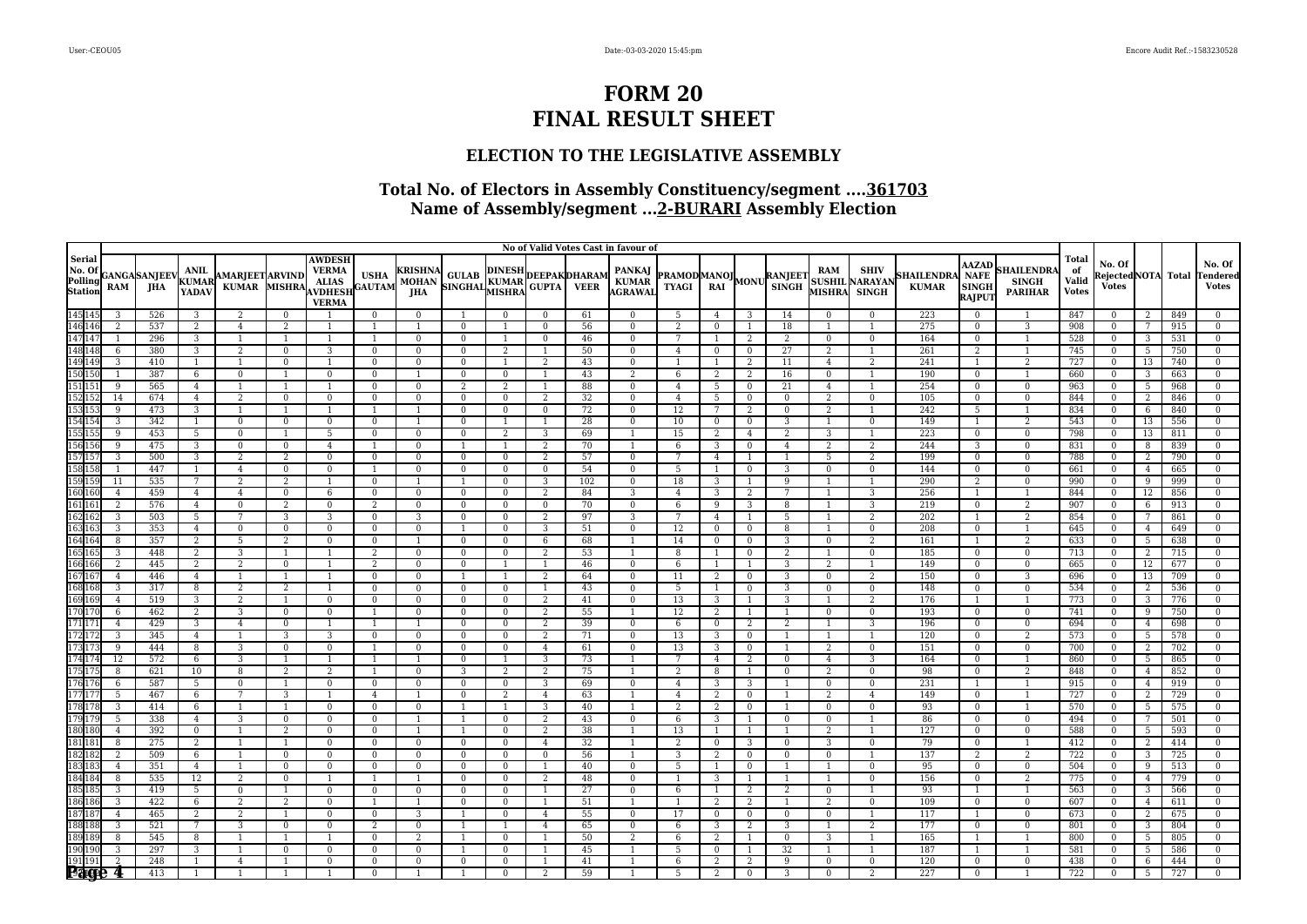### **ELECTION TO THE LEGISLATIVE ASSEMBLY**

|                                        |                |                             |                               |                                 |                                |                                                                                 |                                |                                              |                              |                |                 |                                                          | No of Valid Votes Cast in favour of |                                  |                      |                    |                   |                              |                                                      |                                   |                                                              |                                                   |                                             |                                              |                     |            |                                           |
|----------------------------------------|----------------|-----------------------------|-------------------------------|---------------------------------|--------------------------------|---------------------------------------------------------------------------------|--------------------------------|----------------------------------------------|------------------------------|----------------|-----------------|----------------------------------------------------------|-------------------------------------|----------------------------------|----------------------|--------------------|-------------------|------------------------------|------------------------------------------------------|-----------------------------------|--------------------------------------------------------------|---------------------------------------------------|---------------------------------------------|----------------------------------------------|---------------------|------------|-------------------------------------------|
| Serial<br>No. Of<br>Polling<br>Station | RAM            | <b>GANGA</b> SANJEEV<br>JHA | <b>ANIL</b><br>KUMAR<br>YADAV | AMARJEET ARVIND<br><b>KUMAR</b> | MISHRA                         | <b>AWDESH</b><br><b>VERMA</b><br><b>ALIAS</b><br><b>AVDHESE</b><br><b>VERMA</b> | $\bold{USHA}$<br><b>GAUTAM</b> | <b>KRISHNA</b><br><b>MOHAN</b><br><b>JHA</b> |                              |                |                 | A GULAB DINESH DEEPAK DHARAM<br>SINGHAL KUMAR GUPTA VEER | PANKAJ<br>KUMAR<br>AGRAWAI          | <b>PRAMOD MANOJ MONU RANJEET</b> |                      |                    |                   | RAM                          | <b>SHIV</b><br><b>SUSHIL NARAYAN</b><br>MISHRA SINGH | <b>SHAILENDRA</b><br><b>KUMAR</b> | <b>AAZAD</b><br><b>NAFE</b><br><b>SINGH</b><br><b>RAJPUT</b> | <b>HAILENDR</b><br><b>SINGH</b><br><b>PARIHAR</b> | <b>Total</b><br>of<br>Valid<br><b>Votes</b> | No. Of<br>RejectedNOTA Total<br><b>Votes</b> |                     |            | No. Of<br><b>Tendered</b><br><b>Votes</b> |
| 193 193<br>194 194                     | $\overline{4}$ | 607                         | 12                            |                                 |                                | $\Omega$                                                                        | $\bf{0}$                       |                                              | 2                            | 3              | $\overline{0}$  | 96                                                       | 2                                   | $\overline{4}$                   | $\overline{4}$       |                    | 2                 |                              | $\Omega$                                             | 167                               | $\mathbf{0}$                                                 | 2                                                 | 910                                         | $\Omega$                                     | 5                   | 915        | $\Omega$                                  |
|                                        |                | 366                         | 1                             | 3                               | $\Omega$                       | $\Omega$                                                                        | $\Omega$                       | $\bf{0}$                                     | $\overline{1}$               | $\Omega$       | $\overline{4}$  | 27                                                       |                                     | 10                               | $\overline{1}$       | $\overline{1}$     | $\overline{4}$    | 2                            | $\Omega$                                             | 120                               |                                                              | $\mathbf{0}$                                      | 543                                         | $\Omega$                                     | 6                   | 549        | $\Omega$                                  |
|                                        | $\overline{2}$ | 301                         | $\overline{3}$                | $\overline{3}$                  | $\overline{2}$                 | $\Omega$                                                                        | $\Omega$                       | $\mathbf{0}$                                 | $\overline{1}$               | $\mathbf{0}$   | $\mathbf{0}$    | 36                                                       | $\mathbf{0}$                        | 1                                | $\overline{1}$       | $\mathbf{0}$       | $\overline{4}$    | $\overline{1}$               | $\overline{1}$                                       | 113                               | $\mathbf{0}$                                                 | $\overline{0}$                                    | 469                                         | $\Omega$                                     | 5                   | 474        | $\mathbf{0}$                              |
|                                        | $\mathbf{1}$   | 425                         | 13                            | -1                              | $\mathbf{0}$                   | 2                                                                               | $\bf{0}$                       | $\mathbf{0}$                                 | $\mathbf{0}$                 | -1             | 9               | 99                                                       | 1                                   | 7                                | -6                   | -1                 | 10                | $\overline{4}$               | 3                                                    | 307                               | 1                                                            | $\overline{1}$                                    | 892                                         | $\Omega$                                     | 5                   | 897        | $\bf{0}$                                  |
|                                        |                | 432                         | 3                             | $\mathbf 0$                     | $\Omega$                       | 2                                                                               |                                |                                              | $\mathbf{0}$                 |                | 3               | 59                                                       | 2                                   | 6                                |                      | 2                  | 24                |                              | $\overline{1}$                                       | 280                               | 1                                                            | $\mathbf{1}$                                      | 822                                         |                                              | 5                   | 827        | $\Omega$                                  |
|                                        | 5              | 612                         | $\overline{4}$                | 3                               | 2                              | $\Omega$                                                                        |                                | $\mathbf{0}$                                 | $\mathbf{0}$                 | $\mathbf{0}$   | $\mathbf{0}$    | 66                                                       | $\overline{0}$                      | 8                                | 3                    | 2                  | 2                 | 2                            | $\overline{0}$                                       | 248                               | 1                                                            | $\overline{1}$                                    | 960                                         | $\Omega$                                     | 2                   | 962        | $\Omega$                                  |
|                                        | $\overline{2}$ | 549                         | $7\overline{ }$               | $\overline{4}$                  | $\overline{0}$                 |                                                                                 | $\overline{0}$                 | $\overline{1}$                               | 2                            | $\mathbf{1}$   | $\overline{4}$  | 75                                                       | 3                                   | 11                               | 2                    | 3                  | $5\overline{)}$   | 3                            | 2                                                    | 182                               | $\overline{2}$                                               | $\overline{1}$                                    | 860                                         | $\Omega$                                     | 2                   | 862        | $\mathbf{0}$                              |
|                                        | 7              | 417                         | 7                             | 2                               | $\mathbf{0}$                   |                                                                                 | $\mathbf{0}$                   | $\mathbf{0}$                                 | 1                            | 1              | 2               | 85                                                       | $\bf{0}$                            | 2                                | -1                   | 1                  | 14                | $\overline{1}$               | 2                                                    | 186                               | $\mathbf{0}$                                                 | $\overline{0}$                                    | 730                                         | $\mathbf{0}$                                 | 8                   | 738        | $\mathbf{0}$                              |
|                                        | 2              | 468                         | 2                             | 3                               |                                | 3                                                                               | $\bf{0}$                       | $\bf{0}$                                     | $\mathbf{0}$                 |                | 3               | 57                                                       |                                     | 5                                | 2                    | 3                  | 9                 |                              |                                                      | 201                               | $\overline{1}$                                               |                                                   | 765                                         | $\theta$                                     | 5                   | 770        | $\Omega$                                  |
|                                        | $\overline{5}$ | 519                         | $\overline{4}$                | 5                               | $\overline{2}$                 | $\Omega$                                                                        | $\Omega$                       |                                              | $\Omega$                     | $\Omega$       | 2               | 42                                                       |                                     | 5                                | 3                    | $\Omega$           | 6                 | $\Omega$                     | $\Omega$                                             | 161                               | $\overline{1}$                                               | $\Omega$                                          | 757                                         | $\Omega$                                     | 6                   | 763        | $\Omega$                                  |
|                                        | $\mathbf{0}$   | 452                         | $\overline{4}$                | 1                               | $\overline{1}$                 |                                                                                 |                                |                                              | $\bf{0}$                     | 1              | $\bf{0}$        | 68                                                       | $\bf{0}$                            | 2                                | 2                    | $\bf{0}$           | 11                | 3                            | -1                                                   | 189                               | $\mathbf{0}$                                                 | -1                                                | 739                                         | $\overline{0}$                               | 3                   | 742        | $\bf{0}$                                  |
|                                        | $\overline{4}$ | 560                         | 3                             | $\mathbf{1}$                    | $\Omega$                       | $\Omega$                                                                        |                                | $\Omega$                                     | 2                            | $\bf{0}$       | - 5             | 56                                                       | $\mathbf{0}$                        | 8                                | $\overline{1}$       | 2                  | 3                 | $\overline{1}$               | $\mathbf{0}$                                         | 173                               | $\mathbf{0}$                                                 | $\overline{1}$                                    | 821                                         | $\Omega$                                     |                     | 828        | $\bf{0}$                                  |
|                                        | 6<br>5         | 448<br>469                  | 3<br>9                        | 2<br>$\mathbf{0}$               | $\Omega$<br>2                  | $\Omega$                                                                        | -1                             | $\mathbf{0}$<br>$\Omega$                     | 7<br>5                       | $\Omega$<br>1  | 6<br>2          | 52<br>84                                                 | $\bf{0}$<br>1                       | 11<br>13                         | $\overline{1}$<br>-5 | $\overline{0}$     | 1                 | $\bf{0}$<br>$\mathbf{0}$     | $\mathbf{0}$<br>2                                    | 163<br>214                        | $\overline{1}$<br>$\mathbf{0}$                               | $\mathbf{0}$<br>$\overline{2}$                    | 703<br>817                                  | $\Omega$<br>$\Omega$                         | $\overline{4}$      | 707        | $\Omega$<br>$\Omega$                      |
|                                        | 8              | 404                         | 1                             | $\overline{2}$                  | $\mathbf{1}$                   | $\mathbf{0}$                                                                    | $\overline{1}$                 | $\mathbf{0}$                                 | $\overline{1}$               | $\mathbf{0}$   | 2               | 44                                                       | $\mathbf{0}$                        | 9                                | 3                    | $\mathbf{0}$       | 2                 | $\mathbf{1}$                 | 2                                                    | 105                               | $\mathbf{0}$                                                 | 3                                                 | 589                                         | $\overline{0}$                               | 8<br>$\overline{4}$ | 825<br>593 | $\mathbf{0}$                              |
|                                        | 7              | 494                         | $7\overline{ }$               | 2                               | 2                              | $\Omega$                                                                        | 2                              | $\bf{0}$                                     | $\overline{0}$               | $\mathbf{0}$   | -1              | 45                                                       | 1                                   | 13                               | -1                   | -1                 | 2                 | 6                            | -1                                                   | 152                               | $\overline{2}$                                               | 1                                                 | 740                                         | $\Omega$                                     | 3                   | 743        | $\bf{0}$                                  |
|                                        | $\overline{4}$ | 509                         | $\overline{4}$                |                                 |                                | $\Omega$                                                                        | $\mathbf{0}$                   | $\mathbf{0}$                                 | $\overline{1}$               | $\Omega$       | $\mathbf{0}$    | 61                                                       |                                     | $\overline{2}$                   | 7                    | $\mathbf{0}$       | $\overline{4}$    | $\overline{1}$               |                                                      | 159                               | $\mathbf{0}$                                                 | $\mathbf{0}$                                      | 756                                         | $\Omega$                                     |                     | 757        | $\Omega$                                  |
|                                        |                | 358                         | $\bf{0}$                      |                                 | $\Omega$                       | $\Omega$                                                                        | $\Omega$                       | $\mathbf{0}$                                 | $\overline{1}$               | $\Omega$       |                 | 50                                                       |                                     | 2                                | 3                    | $\mathbf{0}$       | $\bf{0}$          | 2                            | $\overline{1}$                                       | 75                                | $\mathbf{0}$                                                 | $\Omega$                                          | 496                                         | $\Omega$                                     | 5                   | 501        | $\Omega$                                  |
|                                        | 5              | 410                         | 3                             | 5                               | $\Omega$                       | 2                                                                               | $\Omega$                       | $\overline{1}$                               | $\overline{1}$               | $\mathbf{0}$   | 6               | 49                                                       | $\mathbf{0}$                        | 14                               | 2                    | $\mathbf{0}$       | $\mathbf{1}$      | $\mathbf{0}$                 | $\mathbf{0}$                                         | 184                               | 1                                                            | 1                                                 | 685                                         | $\Omega$                                     | 6                   | 691        | $\Omega$                                  |
|                                        | 9              | 492                         | 3                             | $\mathbf{1}$                    | 3                              | $\Omega$                                                                        | $\bf{0}$                       | $\bf{0}$                                     | $\mathbf{0}$                 | $\mathbf{0}$   | 10              | 84                                                       | 1                                   | 7                                | 3                    | $\overline{1}$     | 3                 | 2                            | $\overline{1}$                                       | 203                               | 1                                                            | $\overline{1}$                                    | 825                                         | $\bf{0}$                                     | 6                   | 831        | $\bf{0}$                                  |
|                                        | 6              | 354                         | 5                             | $\overline{4}$                  | 2                              | $\Omega$                                                                        | $\mathbf{0}$                   | $\mathbf{0}$                                 | $\mathbf{0}$                 |                | $\Omega$        | 60                                                       |                                     |                                  | $\bf{0}$             | $\mathbf{0}$       | 3                 |                              |                                                      | 263                               | $\mathbf{0}$                                                 |                                                   | 703                                         |                                              | 3                   | 706        | $\Omega$                                  |
|                                        | 5              | 485                         | $7\phantom{.0}$               | 2                               | $\Omega$                       | 2                                                                               | $\Omega$                       | $\overline{1}$                               | 2                            | $\mathbf{1}$   | $\Omega$        | 60                                                       | $\mathbf{0}$                        | $\overline{4}$                   | 2                    | $\Omega$           | 3                 | $\Omega$                     | 2                                                    | 274                               | $\Omega$                                                     | $\overline{1}$                                    | 851                                         | $\Omega$                                     | 3                   | 854        | $\Omega$                                  |
|                                        | $\overline{3}$ | 514                         | $\overline{4}$                | $\overline{4}$                  | 3                              | 2                                                                               | $\overline{1}$                 | $\mathbf{0}$                                 | $\overline{1}$               | $\mathbf{1}$   | 5               | 66                                                       | 1                                   | 2                                | $\overline{4}$       | $\overline{1}$     | 2                 | 1                            | $\mathbf{0}$                                         | 167                               | $\overline{0}$                                               | $\overline{1}$                                    | 783                                         | $\mathbf{0}$                                 |                     | 784        | $\mathbf{0}$                              |
|                                        | $\overline{4}$ | 571                         | 11                            | $\overline{2}$                  | 5                              |                                                                                 | $\bf{0}$                       | $\overline{1}$                               | $\mathbf{0}$                 | $\mathbf{0}$   | $7\overline{ }$ | 98                                                       | $\overline{4}$                      | $\overline{4}$                   | 8                    | $\overline{0}$     | 2                 | 2                            | 2                                                    | 245                               | $\overline{2}$                                               | $\mathbf{0}$                                      | 969                                         | $\Omega$                                     | 6                   | 975        | $\mathbf{0}$                              |
|                                        | $\overline{4}$ | 437                         | 2                             | 2                               | 2                              | $\Omega$                                                                        | $\bf{0}$                       |                                              | $\mathbf{0}$                 |                | 6               | 73                                                       |                                     | 21                               | 3                    | $\bf{0}$           |                   | $\bf{0}$                     | $\mathbf{0}$                                         | 178                               | 3                                                            |                                                   | 736                                         | $\Omega$                                     | 12                  | 748        | $\Omega$                                  |
|                                        | $\overline{5}$ | 379                         | $\overline{2}$                | $\Omega$                        | $\Omega$                       | $\Omega$                                                                        | $\mathbf{0}$                   | $\mathbf{0}$                                 | $\Omega$                     | $\Omega$       |                 | 45                                                       | $\mathbf{0}$                        | 8                                | $\overline{1}$       | 1                  | $\Omega$          |                              | $\Omega$                                             | 197                               | 1                                                            | $\Omega$                                          | 641                                         | $\Omega$                                     | 8                   | 649        | $\Omega$                                  |
|                                        | 5              | 395                         | 1                             | 1                               | $\mathbf{0}$                   | $\overline{2}$                                                                  | $\overline{0}$                 | $\bf{0}$                                     | $\overline{1}$               | $\bf{0}$       | $\overline{4}$  | 53                                                       | $\bf{0}$                            | 13                               | 3                    | 2                  | 5                 | $\overline{1}$               | 2                                                    | 163                               | 1                                                            | -1                                                | 653                                         | $\overline{0}$                               | $\overline{4}$      | 657        | $\bf{0}$                                  |
|                                        | 2              | 412                         | $5\overline{)}$               | $\mathbf 0$                     | 3                              | $\Omega$                                                                        | $\bf{0}$                       | 3                                            | $\mathbf{0}$                 | $\mathbf{0}$   | 7               | 45                                                       | -1                                  | 13                               | $\overline{0}$       | $\overline{1}$     | 3                 | $\mathbf{0}$                 | 2                                                    | 212                               | $\bf{0}$                                                     | $\bf{0}$                                          | 709                                         | $\mathbf{0}$                                 | -5                  | 714        | $\bf{0}$                                  |
|                                        |                | 139                         | 10                            | $\overline{2}$                  | $\Omega$                       | $\Omega$                                                                        | $\mathbf{0}$                   |                                              | $\Omega$                     | $\Omega$       | $\Omega$        | 94                                                       | $\mathbf{1}$                        | $\overline{4}$                   |                      |                    |                   |                              | $\overline{2}$                                       | 456                               | $\mathbf{1}$                                                 | $\mathbf{0}$                                      | 716                                         | $\Omega$                                     | 3                   | 719        | $\Omega$                                  |
|                                        | $\mathbf{1}$   | 186                         | 2                             | -1                              | -1                             | $\Omega$                                                                        | $\Omega$                       | $\bf{0}$                                     | $\mathbf{0}$                 | $\mathbf{0}$   | -1              | 104                                                      | 1                                   | 5                                | 3                    | -1                 | 2                 | $\overline{1}$               | $\overline{4}$                                       | 204                               | 1                                                            | $\overline{4}$                                    | 522                                         | $\Omega$                                     | 5                   | 527        | $\Omega$                                  |
|                                        | $\overline{2}$ | 125                         | 2                             | $\mathbf{1}$                    |                                | $\overline{2}$                                                                  |                                | $\Omega$                                     | $\mathbf{0}$                 | $\mathbf{0}$   | $\overline{1}$  | 71                                                       | 2                                   | $\overline{4}$                   | 2                    | $\overline{1}$     |                   | 2                            | $\overline{1}$                                       | 324                               | $\overline{2}$                                               | 3                                                 | 548                                         | $\Omega$                                     | $\overline{4}$      | 552        | $\Omega$                                  |
|                                        | $\mathbf{1}$   | 371                         | 6                             | 4                               | 1                              | $\Omega$                                                                        |                                | $\bf{0}$                                     | 1                            | $\mathbf{0}$   | $\bf{0}$        | 83                                                       | 2                                   | 9                                | 3                    | -1                 | $\bf{0}$          | -1                           | 2                                                    | 297                               | 1                                                            | -1                                                | 785                                         | $\mathbf{0}$                                 | $\bf{0}$            | 785        | $\bf{0}$                                  |
|                                        | $\overline{2}$ | 482                         | 2                             |                                 | $\Omega$                       | $\Omega$                                                                        | $\mathbf{0}$                   | $\Omega$                                     | $\mathbf{0}$                 | $\Omega$       | $\mathbf{0}$    | 49                                                       |                                     | 7                                | 3                    |                    | 3                 |                              | 2                                                    | 217                               | $\overline{1}$                                               | 3                                                 | 775                                         | $\Omega$                                     | 2                   | 777        | $\Omega$                                  |
|                                        | $\overline{2}$ | 531                         | 5                             | 2                               |                                | $\theta$                                                                        |                                | 3                                            | 2                            | $\Omega$       | 3               | 55                                                       | 2                                   | 25                               | $\overline{4}$       | -1                 | 3                 |                              | $\Omega$                                             | 138                               | 3                                                            | $\overline{2}$                                    | 784                                         |                                              | 2                   | 786        | $\Omega$                                  |
|                                        | 7              | 472                         | 5                             | 1                               | $\Omega$                       | $\Omega$                                                                        | $\overline{0}$                 |                                              | $\overline{1}$               | $\bf{0}$       | 2               | 85                                                       | 2                                   | 11                               | $\overline{1}$       | $\bf{0}$           |                   | 5                            | 2                                                    | 200                               | $\overline{2}$                                               | $\bf{0}$                                          | 798                                         | $\Omega$                                     | 5                   | 803        | $\mathbf{0}$                              |
|                                        | $\overline{4}$ | 397                         | $\overline{2}$                | $\overline{2}$                  | $\Omega$                       |                                                                                 | $\mathbf{0}$                   | $\mathbf{0}$                                 | $\Omega$                     | $\Omega$       | 20              | 48                                                       | $\overline{1}$                      | 9                                | 2                    | $\overline{1}$     | $\mathbf{0}$      | $\overline{1}$               | 2                                                    | 138                               | $\overline{2}$                                               | $\overline{2}$                                    | 632                                         | $\Omega$                                     |                     | 633        | $\bf{0}$                                  |
|                                        | 3              | 517                         | 5                             | $\bf{0}$                        | 2                              | 5                                                                               | $\Omega$                       |                                              | $\mathbf{0}$                 |                | 6               | 39                                                       | $\bf{0}$                            |                                  | 2                    | 3                  | $\mathbf{0}$      | $\bf{0}$                     |                                                      | 100                               | 3                                                            |                                                   | 696                                         |                                              | 3                   | 699        | $\Omega$                                  |
|                                        | 10             | 505                         | 9                             | 3                               | $\Omega$                       | $\Omega$                                                                        | $\mathbf{0}$                   | $\overline{1}$                               | $\Omega$                     | $\overline{1}$ | 11              | 74                                                       | $\mathbf{0}$                        | 3                                | $\overline{1}$       | $\overline{1}$     | $\mathbf{1}$      | $\overline{1}$               | $\overline{2}$                                       | 144                               | 5 <sup>5</sup>                                               | $\overline{1}$                                    | 773                                         | $\Omega$                                     | 3                   | 776        | $\Omega$                                  |
|                                        | $\overline{4}$ | 584                         | $\overline{2}$                | 2                               | $\mathbf{0}$                   |                                                                                 | $\overline{0}$                 | 1                                            | $\bf{0}$                     | $\overline{1}$ | 8               | 62                                                       | $\bf{0}$                            | 3                                | 3                    | 1                  | 8                 | $\mathbf{1}$                 | 2                                                    | 250                               | $\overline{0}$                                               | 1                                                 | 934                                         | $\mathbf{0}$                                 | 6                   | 940        | $\mathbf{0}$                              |
|                                        | 7<br>9         | 614                         | 3                             | 5<br>3                          | $\overline{0}$<br>$\mathbf{0}$ | 2                                                                               |                                | $\mathbf{0}$<br>$\mathbf{0}$                 | $\mathbf{0}$<br>$\mathbf{0}$ | 1              | 16              | 70                                                       | 2                                   | 3<br>3                           | 2                    | -1                 | 1<br>$\mathbf{0}$ | $\mathbf{0}$<br>$\mathbf{0}$ | $\mathbf{0}$<br>$\mathbf{1}$                         | 183                               | 1<br>$\overline{1}$                                          | 2                                                 | 914                                         | $\mathbf{0}$<br>$\theta$                     | 9                   | 923        | $\bf{0}$<br>$\Omega$                      |
|                                        | 3              | 606<br>462                  | 3<br>$\overline{5}$           | 4                               | $\Omega$                       | $\Omega$                                                                        |                                | $\mathbf{0}$                                 | $\mathbf{0}$                 | 2<br>$\Omega$  | 6<br>2          | 41<br>57                                                 | $\bf{0}$<br>$\mathbf{0}$            | 4                                | -5<br>2              | 12<br>$\mathbf{0}$ | $\Omega$          | $\mathbf{0}$                 | 2                                                    | 96<br>190                         | $\mathbf{0}$                                                 |                                                   | 791<br>733                                  | $\Omega$                                     | 2<br>6              | 793<br>739 | $\Omega$                                  |
|                                        |                | 367                         | $\overline{2}$                | $\overline{0}$                  | $\Omega$                       |                                                                                 | $\Omega$                       | $\mathbf{0}$                                 | $\mathbf{0}$                 | $\mathbf{0}$   | 6               | 40                                                       | $\mathbf{0}$                        | 1                                | $\overline{1}$       | 3                  | $\overline{2}$    | $\mathbf{0}$                 | 3                                                    | 92                                | $\mathbf{0}$                                                 | $\overline{2}$                                    | 521                                         | $\Omega$                                     |                     | 522        | $\Omega$                                  |
|                                        | 8              | 498                         | 6                             | $\overline{4}$                  | 2                              | $\Omega$                                                                        |                                | -1                                           | 2                            | $\mathbf{0}$   | 17              | 63                                                       | 1                                   |                                  | -1                   | $\overline{1}$     | $\mathbf{0}$      | $\mathbf{0}$                 | $\overline{1}$                                       | 142                               | $\mathbf{0}$                                                 | 2                                                 | 751                                         | $\mathbf{0}$                                 | 5                   | 756        | $\bf{0}$                                  |
|                                        | 6              | 538                         | $\overline{8}$                | 3                               |                                |                                                                                 | $\mathbf{0}$                   | $\mathbf{0}$                                 | $\mathbf{0}$                 |                | 24              | 49                                                       | $\mathbf{0}$                        | $\overline{4}$                   | $\overline{0}$       | 3                  |                   | $\overline{1}$               | 2                                                    | 140                               | $\overline{2}$                                               | $\overline{1}$                                    | 785                                         | $\Omega$                                     | $\overline{4}$      | 789        | $\Omega$                                  |
|                                        | $\overline{4}$ | 612                         | 5                             |                                 | $\Omega$                       | 3                                                                               | $\Omega$                       | $\bf{0}$                                     | 2                            | $\Omega$       | 13              | 78                                                       |                                     | 8                                | 3                    | $\mathbf{0}$       | 1                 | $\mathbf{0}$                 | $\overline{1}$                                       | 189                               | 3                                                            | $\mathbf{0}$                                      | 924                                         |                                              |                     | 931        | $\Omega$                                  |
|                                        | 6              | 598                         | 6                             | 6                               | $\Omega$                       |                                                                                 |                                | $\Omega$                                     | $\mathbf{0}$                 | $\overline{2}$ | 7               | 77                                                       | $\mathbf{0}$                        | 7                                | $\overline{4}$       | 3                  | $\overline{2}$    | $\mathbf{0}$                 | $\overline{4}$                                       | 166                               | $\mathbf{0}$                                                 | $\overline{2}$                                    | 892                                         | $\theta$                                     | .5                  | 897        | $\Omega$                                  |
|                                        | Ы              | 568                         | 9                             |                                 |                                | $\Omega$                                                                        | $\mathbf{0}$                   | $\mathbf{0}$                                 | $\mathbf{0}$                 | $\overline{0}$ | 6               | 67                                                       | $\mathbf{0}$                        | 2                                | $\mathbf{0}$         |                    |                   | $\Omega$                     | 2                                                    | 183                               | $\mathbf{0}$                                                 | $\mathbf{1}$                                      | 849                                         | $\Omega$                                     | $\overline{4}$      | 853        | $\mathbf{0}$                              |
|                                        |                |                             |                               |                                 |                                |                                                                                 |                                |                                              |                              |                |                 |                                                          |                                     |                                  |                      |                    |                   |                              |                                                      |                                   |                                                              |                                                   |                                             |                                              |                     |            |                                           |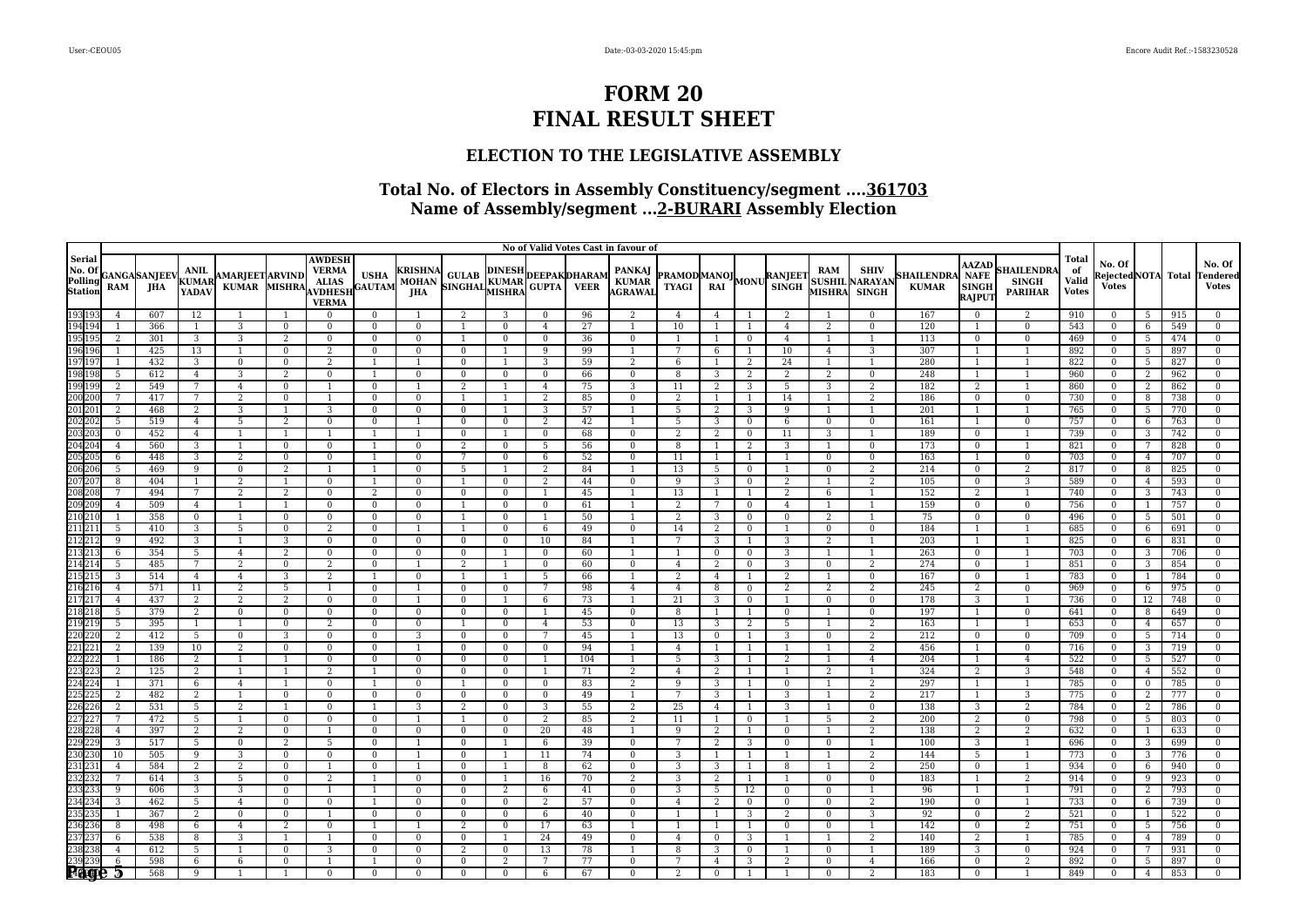### **ELECTION TO THE LEGISLATIVE ASSEMBLY**

|                                        |     |                             |                               |                                 |                |                                                                                 |                         |                                              |                              |                |                   |                                                          | No of Valid Votes Cast in favour of |                                  |                 |                                |                |                |                                                      |                                   |                                                              |                                                   |                                             |                                              |                |            |                                           |
|----------------------------------------|-----|-----------------------------|-------------------------------|---------------------------------|----------------|---------------------------------------------------------------------------------|-------------------------|----------------------------------------------|------------------------------|----------------|-------------------|----------------------------------------------------------|-------------------------------------|----------------------------------|-----------------|--------------------------------|----------------|----------------|------------------------------------------------------|-----------------------------------|--------------------------------------------------------------|---------------------------------------------------|---------------------------------------------|----------------------------------------------|----------------|------------|-------------------------------------------|
| Serial<br>No. Of<br>Polling<br>Station | RAM | <b>GANGA</b> SANJEEV<br>JHA | <b>ANIL</b><br>KUMAR<br>YADAV | AMARJEET ARVIND<br><b>KUMAR</b> | MISHRA         | <b>AWDESH</b><br><b>VERMA</b><br><b>ALIAS</b><br><b>AVDHESE</b><br><b>VERMA</b> | $\bold{USHA}$<br>GAUTAM | <b>KRISHNA</b><br><b>MOHAN</b><br><b>JHA</b> |                              |                |                   | A GULAB DINESH DEEPAK DHARAM<br>SINGHAL KUMAR GUPTA VEER | PANKAJ<br>KUMAR<br>AGRAWAI          | <b>PRAMOD MANOJ MONU RANJEET</b> |                 |                                |                | RAM            | <b>SHIV</b><br><b>SUSHIL NARAYAN</b><br>MISHRA SINGH | <b>SHAILENDRA</b><br><b>KUMAR</b> | <b>AAZAD</b><br><b>NAFE</b><br><b>SINGH</b><br><b>RAJPUT</b> | <b>HAILENDR</b><br><b>SINGH</b><br><b>PARIHAR</b> | <b>Total</b><br>of<br>Valid<br><b>Votes</b> | No. Of<br>RejectedNOTA Total<br><b>Votes</b> |                |            | No. Of<br><b>Fendered</b><br><b>Votes</b> |
|                                        |     | 301                         |                               | 2                               | $\overline{2}$ |                                                                                 |                         |                                              |                              |                | 9                 | 39                                                       | $\mathbf{0}$                        | $\overline{4}$                   | 2               |                                | $\Omega$       | 3              | 2                                                    | 94                                |                                                              |                                                   | 472                                         | $\Omega$                                     |                | 473        | $\Omega$                                  |
|                                        |     | 349                         | 2                             | 2                               |                | $\Omega$                                                                        | 6                       | $\bf{0}$                                     | $\mathbf{0}$                 | $\Omega$       | 19                | 37                                                       |                                     | 5                                | $\overline{0}$  | $\mathbf{0}$                   |                | $\mathbf{0}$   | $\mathbf{0}$                                         | 114                               |                                                              |                                                   | 541                                         | $\Omega$                                     | 2              | 543        | $\Omega$                                  |
|                                        |     | 476                         | 1                             | 2                               | 2              | $\Omega$                                                                        |                         | $\mathbf{0}$                                 | $\mathbf{0}$                 | $\mathbf{1}$   | 37                | 26                                                       | $\overline{0}$                      | 8                                | $\overline{1}$  | $\mathbf{0}$                   | $\Omega$       | $\mathbf{0}$   | $\overline{1}$                                       | 124                               | $\mathbf{1}$                                                 | $\overline{0}$                                    | 685                                         | $\Omega$                                     | 3              | 688        | $\mathbf{0}$                              |
|                                        |     | 404                         | $\overline{4}$                | 3                               | 2              |                                                                                 | $\bf{0}$                | -1                                           | $\mathbf{0}$                 | $\bf{0}$       | 2                 | 43                                                       | $\bf{0}$                            | -1                               | 3               | 2                              | $\mathbf{0}$   | $\mathbf{0}$   | 2                                                    | 91                                | $\mathbf{0}$                                                 | $\overline{1}$                                    | 564                                         | $\bf{0}$                                     | 6              | 570        | $\bf{0}$                                  |
|                                        |     | 305                         | $\overline{4}$                | $\mathbf 0$                     | $\Omega$       |                                                                                 | $\mathbf{0}$            | $\bf{0}$                                     | $\mathbf{0}$                 | $\Omega$       | 3                 | 38                                                       | $\bf{0}$                            |                                  | $\bf{0}$        | $\mathbf{0}$                   |                | $\mathbf{0}$   | 2                                                    | 76                                | $\mathbf{1}$                                                 | $\mathbf{1}$                                      | 436                                         |                                              | 2              | 438        | $\Omega$                                  |
|                                        |     | 670                         | 8                             | $\overline{4}$                  | $\Omega$       | $\Omega$                                                                        | $\mathbf{0}$            | -1                                           | $\mathbf{0}$                 | $\overline{2}$ | 4                 | 51                                                       | 2                                   | 2                                | 8               | 3                              | 1              | $\overline{1}$ | 2                                                    | 165                               | $\mathbf{0}$                                                 | $\Omega$                                          | 932                                         | $\Omega$                                     | 3              | 935        | $\Omega$                                  |
|                                        |     | 574                         | 3                             | $\mathbf{1}$                    | 1              | $\Omega$                                                                        | $\overline{0}$          | $\overline{1}$                               | $\mathbf{0}$                 | $\bf{0}$       | 6                 | 45                                                       | 2                                   | $\mathbf{1}$                     | 2               | $\bf{0}$                       | 2              | $\bf{0}$       | $\mathbf{0}$                                         | 130                               | $\overline{0}$                                               | $\mathbf{0}$                                      | 776                                         | $\mathbf{0}$                                 |                | 777        | $\mathbf{0}$                              |
|                                        |     | 299                         | 2                             | $\mathbf{0}$                    | $\mathbf{0}$   | $\Omega$                                                                        |                         | $\overline{1}$                               | $\overline{1}$               | 1              | -1                | 39                                                       | $\bf{0}$                            | $\bf{0}$                         | 2               | 1                              | $\mathbf{0}$   | $\mathbf{0}$   | 1                                                    | 115                               | $\mathbf{0}$                                                 | 1                                                 | 466                                         | $\mathbf{0}$                                 | 2              | 468        | $\mathbf{0}$                              |
|                                        |     | 508                         | 3                             | $\overline{4}$                  |                |                                                                                 |                         | $\mathbf{0}$                                 | $\mathbf{0}$                 | $\Omega$       | $\overline{4}$    | 49                                                       | 3                                   | $\overline{4}$                   | -6              | 3                              |                |                | $\overline{0}$                                       | 103                               |                                                              |                                                   | 702                                         | $\theta$                                     |                | 703        | $\Omega$                                  |
|                                        |     | 473                         | 5                             |                                 | $\Omega$       |                                                                                 |                         | $\Omega$                                     | $\Omega$                     | $\Omega$       | 1                 | 61                                                       | $\overline{2}$                      | 8                                | $6\phantom{1}6$ | $\overline{1}$                 | 9              | $\Omega$       | $\mathbf{1}$                                         | 317                               | $\mathbf{1}$                                                 | $\overline{2}$                                    | 892                                         | $\Omega$                                     | 7              | 899        | $\Omega$                                  |
|                                        |     | 578                         | $\overline{4}$                | 2                               |                | $\Omega$                                                                        | 2                       |                                              | $\overline{1}$               | $\bf{0}$       | $\overline{4}$    | 77                                                       | $\bf{0}$                            | 11                               | 2               | -1                             | 10             | 2              | 2                                                    | 252                               | $\mathbf{0}$                                                 | $\bf{0}$                                          | 950                                         | $\overline{0}$                               | 2              | 952        | $\bf{0}$                                  |
|                                        |     | 568                         | $5\overline{)}$               | $\overline{4}$                  | $\Omega$       |                                                                                 | $\overline{0}$          | -1                                           | $\Omega$                     | -1             | 2                 | 95                                                       | -1                                  | 6                                | 8               | -1                             | 9              | $\overline{4}$ | $\overline{1}$                                       | 178                               | 2                                                            | 2                                                 | 891                                         | $\Omega$                                     | -3             | 894        | $\bf{0}$                                  |
|                                        |     | 417<br>490                  | 2<br>$\overline{5}$           | 1                               | $\Omega$<br>1  |                                                                                 |                         | $\mathbf{0}$<br>$\mathbf{0}$                 | $\mathbf{0}$<br>$\mathbf{0}$ | 5              | 5                 | 70<br>81                                                 | $\bf{0}$                            | $\Omega$<br>$\overline{4}$       | 3<br>3          | $\mathbf{0}$<br>$\overline{0}$ | 5<br>8         | 3<br>6         | $\overline{1}$<br>2                                  | 194<br>225                        | $\mathbf{0}$<br>1                                            | 2<br>$\overline{2}$                               | 714<br>843                                  | $\Omega$<br>$\Omega$                         | 6<br>5         | 720        | $\Omega$<br>$\Omega$                      |
|                                        |     | 492                         | $\overline{4}$                | $\overline{4}$                  | 2              | $\mathbf{0}$                                                                    | $\mathbf{0}$<br>2       | $\mathbf{0}$                                 | $\mathbf{0}$                 | 5              | 1<br>$\mathbf{0}$ | 66                                                       | 1                                   | 5                                | $\overline{4}$  | 2                              | 9              | 5              | $\mathbf{0}$                                         | 188                               | $\overline{2}$                                               | $\mathbf{0}$                                      | 796                                         | $\overline{0}$                               | 3              | 848<br>799 | $\mathbf{0}$                              |
|                                        |     | 333                         | 1                             | 2                               | 1              | $\Omega$                                                                        | $\bf{0}$                | $\bf{0}$                                     | $\mathbf{0}$                 | $\mathbf{0}$   | 1                 | 42                                                       | 3                                   | 5                                | 2               | $\overline{0}$                 | 1              | $\overline{1}$ | -1                                                   | 102                               | $\overline{0}$                                               | 1                                                 | 499                                         | $\Omega$                                     | $\bf{0}$       | 499        | $\bf{0}$                                  |
|                                        |     | 566                         | $\overline{4}$                | 2                               |                | $\overline{2}$                                                                  |                         |                                              | $\mathbf{0}$                 | $\Omega$       | $\overline{4}$    | 62                                                       | 2                                   | $\overline{2}$                   | -5              | $\overline{4}$                 | $\overline{2}$ | 6              | 3                                                    | 295                               | $\overline{1}$                                               |                                                   | 971                                         | $\Omega$                                     | 3              | 974        | $\Omega$                                  |
|                                        |     | 548                         | 3                             | 3                               | $\Omega$       | $\Omega$                                                                        | $\Omega$                |                                              | 2                            | $\Omega$       | 2                 | 72                                                       |                                     | $\overline{4}$                   | 6               | $\overline{0}$                 | 5              | 2              | $\Omega$                                             | 162                               | $\mathbf{0}$                                                 |                                                   | 815                                         | $\Omega$                                     | $\mathbf{0}$   | 815        | $\Omega$                                  |
|                                        |     | 664                         | $\overline{4}$                | 1                               | $\Omega$       | $\Omega$                                                                        | $\Omega$                | $\mathbf{0}$                                 | $\mathbf{0}$                 | $\mathbf{0}$   | 12                | 68                                                       | $\mathbf{0}$                        | 11                               | $\overline{1}$  | $\mathbf{0}$                   | 2              | $\mathbf{0}$   | 2                                                    | 203                               | $\mathbf{0}$                                                 | 3                                                 | 980                                         | $\Omega$                                     | 8              | 988        | $\Omega$                                  |
|                                        |     | 591                         | 1                             | $\mathbf{1}$                    | $\mathbf{0}$   |                                                                                 | $\bf{0}$                | $\mathbf{0}$                                 | -1                           | $\mathbf{0}$   | 9                 | 57                                                       | 2                                   | $\overline{a}$                   | $\overline{1}$  | 3                              | 6              | $\bf{0}$       | 2                                                    | 168                               | $\bf{0}$                                                     | $\bf{0}$                                          | 849                                         | $\overline{0}$                               | 6              | 855        | $\bf{0}$                                  |
|                                        |     | 420                         | $\bf{0}$                      | 2                               |                | 2                                                                               | $\mathbf{0}$            | $\bf{0}$                                     | $\mathbf{0}$                 |                | 3                 | 69                                                       | 2                                   | $\overline{4}$                   | $\overline{2}$  |                                | 6              |                |                                                      | 186                               | $\mathbf{0}$                                                 |                                                   | 704                                         |                                              | 6              | 710        | $\Omega$                                  |
|                                        |     | 414                         | $\mathbf{1}$                  | $\overline{1}$                  | $\Omega$       |                                                                                 | $\Omega$                | $\mathbf{0}$                                 | $\Omega$                     | $\mathbf{0}$   | $\Omega$          | 55                                                       | $\mathbf{0}$                        | 5                                | $\overline{1}$  | $\Omega$                       | 7              | $\overline{1}$ | $\overline{1}$                                       | 177                               | $\Omega$                                                     | $\mathbf{0}$                                      | 668                                         | $\Omega$                                     | 8              | 676        | $\Omega$                                  |
|                                        |     | 507                         | $\mathbf{1}$                  | 5                               | 1              | $\overline{4}$                                                                  | $\overline{0}$          | $\bf{0}$                                     | $\bf{0}$                     | $\mathbf{1}$   | 5                 | 55                                                       | $\bf{0}$                            | 3                                | 2               | $\bf{0}$                       | 3              | $\bf{0}$       | $\mathbf{0}$                                         | 196                               | 1                                                            | $\mathbf{0}$                                      | 791                                         | $\mathbf{0}$                                 | 5              | 796        | $\mathbf{0}$                              |
|                                        |     | 500                         | 5                             | $\mathbf{0}$                    | $\overline{0}$ | 2                                                                               |                         | $\bf{0}$                                     | $\mathbf{0}$                 | $\overline{0}$ | -1                | 57                                                       | 3                                   | 3                                | 2               | $\mathbf{0}$                   | 6              | $\overline{1}$ | 2                                                    | 203                               | $\mathbf{0}$                                                 | $\overline{1}$                                    | 791                                         | $\Omega$                                     | 3              | 794        | $\mathbf{0}$                              |
|                                        |     | 478                         | 5                             | $\mathbf 0$                     |                | $\Omega$                                                                        | $\bf{0}$                |                                              | 2                            |                |                   | 60                                                       | $\bf{0}$                            | 5                                |                 | $\bf{0}$                       | 22             | 3              | 2                                                    | 176                               | $\overline{1}$                                               |                                                   | 765                                         | $\Omega$                                     | 5              | 770        | $\Omega$                                  |
|                                        |     | 481                         | $\overline{3}$                | 3                               |                | $\overline{4}$                                                                  | $\mathbf{0}$            | $\Omega$                                     | 2                            | 6              | -1                | 52                                                       | $\mathbf{0}$                        | 5                                | 8               | $\Omega$                       | 12             | $\overline{4}$ | $\overline{2}$                                       | 231                               | $\overline{a}$                                               | $\Omega$                                          | 821                                         | $\Omega$                                     | 5              | 826        | $\Omega$                                  |
|                                        |     | 548                         | 1                             | 3                               | 2              |                                                                                 | $\overline{0}$          | 1                                            | $\overline{1}$               | $\bf{0}$       | $\overline{1}$    | 39                                                       | $\bf{0}$                            | 5                                | -2              | 3                              | 1              | 2              | -1                                                   | 132                               | $\mathbf{0}$                                                 | $\bf{0}$                                          | 749                                         | $\overline{0}$                               | $\overline{4}$ | 753        | $\bf{0}$                                  |
|                                        |     | 505                         | $\bf{0}$                      | $\overline{0}$                  |                | 2                                                                               | $\mathbf{0}$            | $\overline{0}$                               | $\mathbf{0}$                 | $\mathbf{0}$   | $\bf{0}$          | 50                                                       | $\bf{0}$                            | 7                                | $\overline{0}$  | $\mathbf{0}$                   | 3              | $\overline{1}$ | $\overline{0}$                                       | 201                               | $\bf{0}$                                                     | $\overline{1}$                                    | 775                                         | $\mathbf{0}$                                 | -3             | 778        | $\bf{0}$                                  |
|                                        |     | 607                         | $\overline{7}$                | $\overline{4}$                  |                |                                                                                 | $\Omega$                | $\mathbf{0}$                                 | 3                            | $\Omega$       | 2                 | 57                                                       | 3                                   | 5                                | $\mathbf{0}$    |                                | 9              | $\mathbf{0}$   | $\overline{1}$                                       | 252                               | 3                                                            | $\overline{2}$                                    | 962                                         | $\Omega$                                     | 2              | 964        | $\Omega$                                  |
|                                        |     | 563                         | $7\phantom{.0}$               | $\overline{4}$                  | $\Omega$       | 2                                                                               |                         | 2                                            | $\mathbf{0}$                 | $\overline{2}$ | 2                 | 82                                                       | 1                                   | 7                                | $\overline{4}$  | $\overline{0}$                 | $\overline{4}$ | 2              | $\mathbf{0}$                                         | 219                               | $\mathbf{0}$                                                 | 2                                                 | 904                                         | $\Omega$                                     | 2              | 906        | $\Omega$                                  |
|                                        |     | 475                         | $\overline{2}$                | 2                               | $\Omega$       |                                                                                 | $\Omega$                | $\mathbf{0}$                                 | $\overline{1}$               | 2              | $\mathbf{0}$      | 50                                                       | $\bf{0}$                            |                                  | $\overline{3}$  | $\overline{1}$                 | 6              | $\mathbf{1}$   | $\mathbf{0}$                                         | 206                               | $\mathbf{0}$                                                 | $\mathbf{0}$                                      | 753                                         | $\Omega$                                     | 2              | 755        | $\Omega$                                  |
|                                        |     | 481                         | 6                             | $7\phantom{.0}$                 | $\overline{0}$ | $\Omega$                                                                        |                         | $\bf{0}$                                     | $\overline{0}$               | 1              | $\bf{0}$          | 45                                                       | 1                                   | $\overline{1}$                   | 3               | -1                             | 41             | $\overline{4}$ | -1                                                   | 130                               | -1                                                           | 3                                                 | 728                                         | $\mathbf{0}$                                 | 7              | 735        | $\bf{0}$                                  |
|                                        |     | 255                         | 2                             |                                 | $\Omega$       | $\Omega$                                                                        | $\mathbf{0}$            | $\Omega$                                     | $\mathbf{0}$                 | $\Omega$       | $\Omega$          | 29                                                       | $\bf{0}$                            | 3                                |                 |                                | 3              | $\mathbf{0}$   | $\Omega$                                             | 70                                | $\mathbf{0}$                                                 |                                                   | 369                                         | $\Omega$                                     | 2              | 371        | $\Omega$                                  |
|                                        |     | 451                         | $\overline{4}$                | $\mathbf{0}$                    |                | 3                                                                               | $\Omega$                | $\overline{2}$                               | $\mathbf{0}$                 |                |                   | 65                                                       |                                     | 6                                | $\overline{0}$  | 1                              |                |                | $\Omega$                                             | 265                               | $\mathbf{1}$                                                 |                                                   | 813                                         |                                              | 3              | 816        | $\Omega$                                  |
|                                        |     | 559                         | 1                             | 2                               | $\mathbf{1}$   | $\Omega$                                                                        |                         | $\overline{1}$                               | $\bf{0}$                     | $\mathbf{1}$   | $\bf{0}$          | 26                                                       | 1                                   | 11                               | -2              | 2                              | $\bf{0}$       | $\overline{1}$ | $\overline{1}$                                       | 87                                | 1                                                            | $\bf{0}$                                          | 703                                         | $\Omega$                                     | 2              | 705        | $\mathbf{0}$                              |
|                                        |     | 664                         | 2                             | $\overline{2}$                  | $\overline{4}$ | $\Omega$                                                                        | $\mathbf{0}$            | $\bf{0}$                                     | $\overline{1}$               | $\mathbf{0}$   | 2                 | 41                                                       | $\overline{4}$                      | $\overline{4}$                   | 7               | 3                              | $\mathbf{1}$   | $\mathbf{0}$   | $\mathbf{0}$                                         | 64                                | $\mathbf{0}$                                                 | $\mathbf{0}$                                      | 807                                         | $\Omega$                                     | 2              | 809        | $\bf{0}$                                  |
|                                        |     | 504                         | $\overline{4}$                | 5                               | 2              |                                                                                 | $\mathbf{0}$            | 2                                            |                              | 2              |                   | 36                                                       |                                     | $\overline{4}$                   | 2               | $\mathbf{0}$                   | 6              |                |                                                      | 105                               |                                                              | $\mathbf{0}$                                      | 681                                         |                                              | $\overline{4}$ | 685        | $\Omega$                                  |
|                                        |     | 396                         | $\Omega$                      | $\mathbf{0}$                    | 4              | $\Omega$                                                                        | $\mathbf{0}$            | $\overline{1}$                               | $\overline{1}$               | $\mathbf{0}$   | $\Omega$          | 38                                                       | $\mathbf{0}$                        | $\overline{2}$                   | $\overline{1}$  | $\Omega$                       | $\overline{2}$ | $\overline{4}$ | $\Omega$                                             | 109                               | $\overline{3}$                                               | $\overline{1}$                                    | 566                                         | $\Omega$                                     | $\overline{5}$ | 571        | $\Omega$                                  |
|                                        |     | 482                         | 6                             | 5                               | 2              | 3                                                                               | $\overline{0}$          | 1                                            | $\bf{0}$                     | $\mathbf{0}$   | -1                | 62                                                       | $\bf{0}$                            | $\overline{4}$                   | 3               | 3                              | 2              | $\bf{0}$       | 2                                                    | 129                               | $\mathbf{1}$                                                 | 2                                                 | 717                                         | $\mathbf{0}$                                 | $\overline{4}$ | 721        | $\mathbf{0}$                              |
|                                        |     | 569                         | $\overline{2}$                | $\mathbf{1}$                    | $\overline{0}$ | 3                                                                               | $\bf{0}$                | 1                                            | $\mathbf{0}$                 | $\mathbf{0}$   | $\bf{0}$          | 73                                                       | 1                                   | 3                                | $\overline{1}$  | -1                             | 1              | $\overline{1}$ | $\overline{1}$                                       | 202                               | $\mathbf{0}$                                                 | $\mathbf{0}$                                      | 866                                         | $\mathbf{0}$                                 | 3              | 869        | $\bf{0}$                                  |
|                                        |     | 496                         | $\overline{4}$                | 3                               |                | 2                                                                               | $\mathbf{0}$            | $\overline{1}$                               | $\mathbf{0}$                 | $\mathbf{0}$   | $\mathbf{0}$      | 73                                                       | $\mathbf{1}$                        | 6                                | 2               | $\overline{1}$                 | $\overline{4}$ | 2              | $\overline{2}$                                       | 222                               | $\mathbf{0}$                                                 |                                                   | 824                                         | $\theta$                                     |                | 825        | $\mathbf{0}$                              |
|                                        |     | 660                         | $\overline{4}$                | $\Omega$                        |                | $\Omega$                                                                        | $\Omega$                | $\mathbf{0}$                                 | $\mathbf{0}$                 | $\mathbf{1}$   | $\Omega$          | 40                                                       | $\mathbf{0}$                        | 3                                | 2               | $\overline{2}$                 | $\bf{0}$       | $\mathbf{0}$   | $\Omega$                                             | 98                                | $\mathbf{0}$                                                 | $\mathbf{1}$                                      | 814                                         | $\Omega$                                     | $\Omega$       | 814        | $\Omega$                                  |
|                                        |     | 408                         | $\overline{3}$                | $\mathbf{0}$                    | $\mathbf{0}$   |                                                                                 | $\Omega$                | $\mathbf{0}$                                 | $\overline{1}$               | $\overline{1}$ | $\mathbf{0}$      | 40                                                       | 1                                   | 2                                | <sup>2</sup>    | $\overline{1}$                 | $\mathbf{0}$   | $\mathbf{0}$   | $\mathbf{0}$                                         | 98                                | $\mathbf{0}$                                                 | $\overline{0}$                                    | 562                                         | $\Omega$                                     | 3              | 565        | $\Omega$                                  |
|                                        |     | 435                         | $5\overline{)}$               | 3                               | 5              | $\Omega$                                                                        |                         | $\mathbf{0}$                                 | $\mathbf{0}$                 |                | $\mathbf{0}$      | 93                                                       | $\overline{4}$                      | 2                                | -1              | $\mathbf{0}$                   |                | $\mathbf{0}$   | $\overline{1}$                                       | 217                               | $\mathbf{1}$                                                 | 2                                                 | 774                                         | $\mathbf{0}$                                 | $\overline{4}$ | 778        | $\mathbf{0}$                              |
|                                        |     | 342                         | $\overline{4}$                |                                 | 7              |                                                                                 |                         |                                              | $\mathbf{0}$                 | $\Omega$       | $\Omega$          | 44                                                       | 3                                   |                                  | $\overline{0}$  | $\mathbf{0}$                   | $\Omega$       | $\mathbf{0}$   | $\overline{1}$                                       | 136                               | $\mathbf{0}$                                                 | $\mathbf{0}$                                      | 548                                         |                                              |                | 549        | $\Omega$                                  |
|                                        |     | 345                         | 5                             |                                 | 2              | 3                                                                               |                         | $\mathbf{0}$                                 | $\mathbf{0}$                 | $\mathbf{0}$   | -1                | 73                                                       | 3                                   | 2                                | 3               | $\Omega$                       | 1              | 2              | 3                                                    | 176                               | $\mathbf{0}$                                                 | $\overline{1}$                                    | 627                                         |                                              | $\mathbf{0}$   | 627        | $\Omega$                                  |
|                                        |     | 550                         | 5                             |                                 |                | $\overline{2}$                                                                  | $\Omega$                | $\Omega$                                     | $\overline{1}$               | $\Omega$       | $\Omega$          | 64                                                       |                                     | 6                                | $\overline{2}$  | $\mathbf{0}$                   | $\overline{4}$ | $\mathbf{0}$   | $\overline{2}$                                       | 232                               | $\mathbf{0}$                                                 | $\overline{2}$                                    | 874                                         | $\Omega$                                     | 2              | 876        | $\Omega$                                  |
|                                        |     | 427                         | $\overline{4}$                |                                 |                | $\Omega$                                                                        | $\mathbf{0}$            | $\mathbf{0}$                                 | $\mathbf{0}$                 | $\mathbf{0}$   | $\mathbf{0}$      | 51                                                       | $\mathbf{1}$                        | $\overline{4}$                   | $\overline{1}$  | $\mathbf{0}$                   |                | 2              | $\overline{1}$                                       | 161                               | $\overline{2}$                                               | $\mathbf{1}$                                      | 659                                         | $\Omega$                                     | 2              | 661        | $\mathbf{0}$                              |